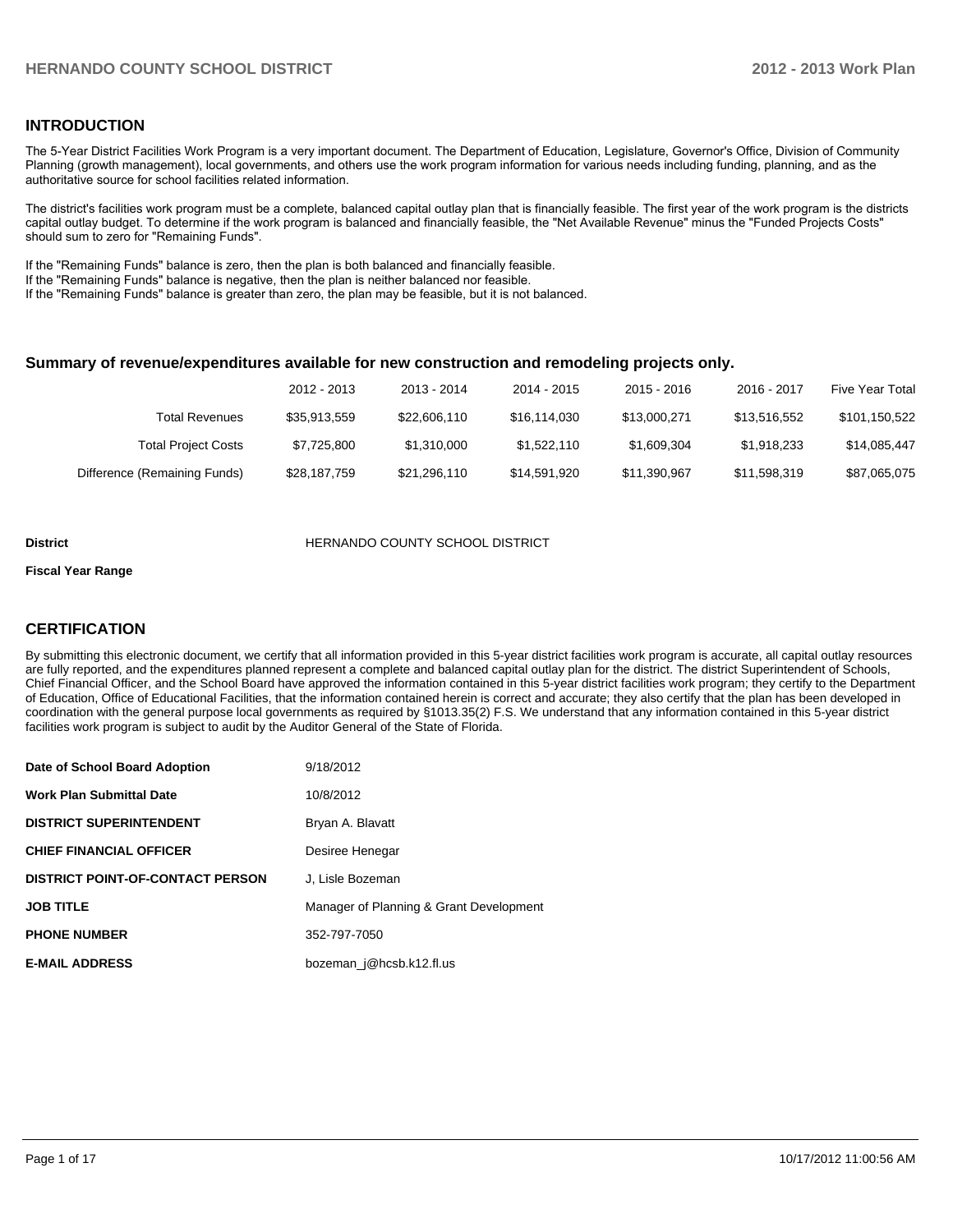# **Expenditures**

#### **Expenditure for Maintenance, Repair and Renovation from 1.50-Mills and PECO**

Annually, prior to the adoption of the district school budget, each school board must prepare a tentative district facilities work program that includes a schedule of major repair and renovation projects necessary to maintain the educational and ancillary facilities of the district.

|                           | Item                                                                                                                                                                                                                                                                                                                                                                                                                                                                                                                                                                                                                                                                                                                                 | $2012 - 2013$<br><b>Actual Budget</b> | 2013 - 2014<br>Projected | 2014 - 2015<br>Projected | $2015 - 2016$<br>Projected | 2016 - 2017<br>Projected | <b>Total</b> |
|---------------------------|--------------------------------------------------------------------------------------------------------------------------------------------------------------------------------------------------------------------------------------------------------------------------------------------------------------------------------------------------------------------------------------------------------------------------------------------------------------------------------------------------------------------------------------------------------------------------------------------------------------------------------------------------------------------------------------------------------------------------------------|---------------------------------------|--------------------------|--------------------------|----------------------------|--------------------------|--------------|
| <b>HVAC</b>               |                                                                                                                                                                                                                                                                                                                                                                                                                                                                                                                                                                                                                                                                                                                                      | \$188,185                             | \$236,766                | \$236,766                | \$236,766                  | \$236,766                | \$1,135,249  |
| Locations:                | BROOKSVILLE ELEMENTARY, CENTRAL SENIOR HIGH, CHALLENGER K-8 SCHOOL OF SCIENCE AND MATHEMATICS,<br>CHOCACHATTI ELEMENTARY, DELORES S PARROTT MIDDLE, DELTONA ELEMENTARY, EASTSIDE ELEMENTARY, Endeavor<br>Academy, EXPLORER K-8, FOX CHAPEL MIDDLE, FRANK W SPRINGSTEAD SENIOR HIGH, HERNANDO ADMINISTRATIVE SUPPORT,<br>HERNANDO SENIOR HIGH, JOHN D FLOYD ELEMENTARY, MOTON ELEMENTARY, NATURE COAST TECHNICAL HIGH, PINE GROVE<br>ELEMENTARY, POWELL MIDDLE, SPRING HILL ELEMENTARY, SUNCOAST ELEMENTARY, Weeki Wachee High School, WEST<br>HERNANDO MIDDLE, WESTSIDE ELEMENTARY, Winding Waters K-8                                                                                                                               |                                       |                          |                          |                            |                          |              |
| Flooring                  |                                                                                                                                                                                                                                                                                                                                                                                                                                                                                                                                                                                                                                                                                                                                      | \$92,689                              | \$100,000                | \$100,000                | \$100,000                  | \$100,000                | \$492,689    |
| Locations:                | BROOKSVILLE ELEMENTARY, CENTRAL SENIOR HIGH, CHALLENGER K-8 SCHOOL OF SCIENCE AND MATHEMATICS,<br>CHOCACHATTI ELEMENTARY, DELORES S PARROTT MIDDLE, DELTONA ELEMENTARY, EASTSIDE ELEMENTARY, Endeavor<br>Academy, EXPLORER K-8, FOX CHAPEL MIDDLE, FRANK W SPRINGSTEAD SENIOR HIGH, HERNANDO SENIOR HIGH, JOHN D FLOYD<br>ELEMENTARY, MOTON ELEMENTARY, NATURE COAST TECHNICAL HIGH, PINE GROVE ELEMENTARY, POWELL MIDDLE, SPRING<br>HILL ELEMENTARY, SUNCOAST ELEMENTARY, Weeki Wachee High School, WEST HERNANDO MIDDLE, WESTSIDE ELEMENTARY,<br>Winding Waters K-8                                                                                                                                                                |                                       |                          |                          |                            |                          |              |
| Roofing                   |                                                                                                                                                                                                                                                                                                                                                                                                                                                                                                                                                                                                                                                                                                                                      | \$100,000                             | \$58,130                 | \$58,130                 | \$58,130                   | \$58,130                 | \$332,520    |
| Locations:                | BROOKSVILLE ELEMENTARY, CENTRAL SENIOR HIGH, CHALLENGER K-8 SCHOOL OF SCIENCE AND MATHEMATICS,<br>CHOCACHATTI ELEMENTARY, DELORES S PARROTT MIDDLE, DELTONA ELEMENTARY, DISTRICT MAINTENANCE/PLANT<br>OPERATIONS, DISTRICT TRANSPORTATION, DISTRICT WAREHOUSE, EASTSIDE ELEMENTARY, Endeavor Academy, EXPLORER K-8,<br>FOX CHAPEL MIDDLE, FRANK W SPRINGSTEAD SENIOR HIGH, HEART LITERACY/RSVP, HERNANDO ADMINISTRATIVE SUPPORT,<br>HERNANDO SENIOR HIGH, JOHN D FLOYD ELEMENTARY, MOTON ELEMENTARY, NATURE COAST TECHNICAL HIGH, PINE GROVE<br>ELEMENTARY, POWELL MIDDLE, SPRING HILL ELEMENTARY, SUNCOAST ELEMENTARY, TRANSPORTATION 2, Weeki Wachee High<br>School, WEST HERNANDO MIDDLE, WESTSIDE ELEMENTARY, Winding Waters K-8 |                                       |                          |                          |                            |                          |              |
| Safety to Life            |                                                                                                                                                                                                                                                                                                                                                                                                                                                                                                                                                                                                                                                                                                                                      | \$373,076                             | \$328,435                | \$328,435                | \$328,435                  | \$328,435                | \$1,686,816  |
| Locations:                | BROOKSVILLE ELEMENTARY, CENTRAL SENIOR HIGH, CHALLENGER K-8 SCHOOL OF SCIENCE AND MATHEMATICS,<br>CHOCACHATTI ELEMENTARY, DELORES S PARROTT MIDDLE, DELTONA ELEMENTARY, EASTSIDE ELEMENTARY, Endeavor<br>Academy, EXPLORER K-8, FOX CHAPEL MIDDLE, FRANK W SPRINGSTEAD SENIOR HIGH, HERNANDO SENIOR HIGH, JOHN D FLOYD<br>ELEMENTARY, MOTON ELEMENTARY, NATURE COAST TECHNICAL HIGH, PINE GROVE ELEMENTARY, POWELL MIDDLE, SPRING<br>HILL ELEMENTARY, SUNCOAST ELEMENTARY, Weeki Wachee High School, WEST HERNANDO MIDDLE, WESTSIDE ELEMENTARY,<br>Winding Waters K-8                                                                                                                                                                |                                       |                          |                          |                            |                          |              |
| Fencing                   |                                                                                                                                                                                                                                                                                                                                                                                                                                                                                                                                                                                                                                                                                                                                      | \$20,000                              | \$20,000                 | \$20,000                 | \$20,000                   | \$20,000                 | \$100,000    |
| Locations:                | BROOKSVILLE ELEMENTARY, CENTRAL SENIOR HIGH, CHALLENGER K-8 SCHOOL OF SCIENCE AND MATHEMATICS,<br>CHOCACHATTI ELEMENTARY, DELORES S PARROTT MIDDLE, DELTONA ELEMENTARY, EASTSIDE ELEMENTARY, Endeavor<br>Academy, EXPLORER K-8, FOX CHAPEL MIDDLE, FRANK W SPRINGSTEAD SENIOR HIGH, HERNANDO SENIOR HIGH, JOHN D FLOYD<br>ELEMENTARY, MOTON ELEMENTARY, NATURE COAST TECHNICAL HIGH, PINE GROVE ELEMENTARY, POWELL MIDDLE, SPRING<br>HILL ELEMENTARY, SUNCOAST ELEMENTARY, Weeki Wachee High School, WEST HERNANDO MIDDLE, WESTSIDE ELEMENTARY,<br>Winding Waters K-8                                                                                                                                                                |                                       |                          |                          |                            |                          |              |
| Parking                   |                                                                                                                                                                                                                                                                                                                                                                                                                                                                                                                                                                                                                                                                                                                                      | \$0                                   | \$0                      | \$0                      | \$0                        | \$0                      | \$0          |
|                           | Locations: No Locations for this expenditure.                                                                                                                                                                                                                                                                                                                                                                                                                                                                                                                                                                                                                                                                                        |                                       |                          |                          |                            |                          |              |
| Electrical                |                                                                                                                                                                                                                                                                                                                                                                                                                                                                                                                                                                                                                                                                                                                                      | \$0                                   | \$0                      | \$0                      | \$0                        | \$0                      | \$0          |
|                           | Locations: No Locations for this expenditure.                                                                                                                                                                                                                                                                                                                                                                                                                                                                                                                                                                                                                                                                                        |                                       |                          |                          |                            |                          |              |
| Fire Alarm                |                                                                                                                                                                                                                                                                                                                                                                                                                                                                                                                                                                                                                                                                                                                                      | \$0                                   | \$0                      | \$0                      | \$0                        | \$0                      | \$0          |
|                           | Locations: No Locations for this expenditure.                                                                                                                                                                                                                                                                                                                                                                                                                                                                                                                                                                                                                                                                                        |                                       |                          |                          |                            |                          |              |
| Telephone/Intercom System |                                                                                                                                                                                                                                                                                                                                                                                                                                                                                                                                                                                                                                                                                                                                      | \$0                                   | \$0                      | \$0                      | \$0                        | \$0                      | \$0          |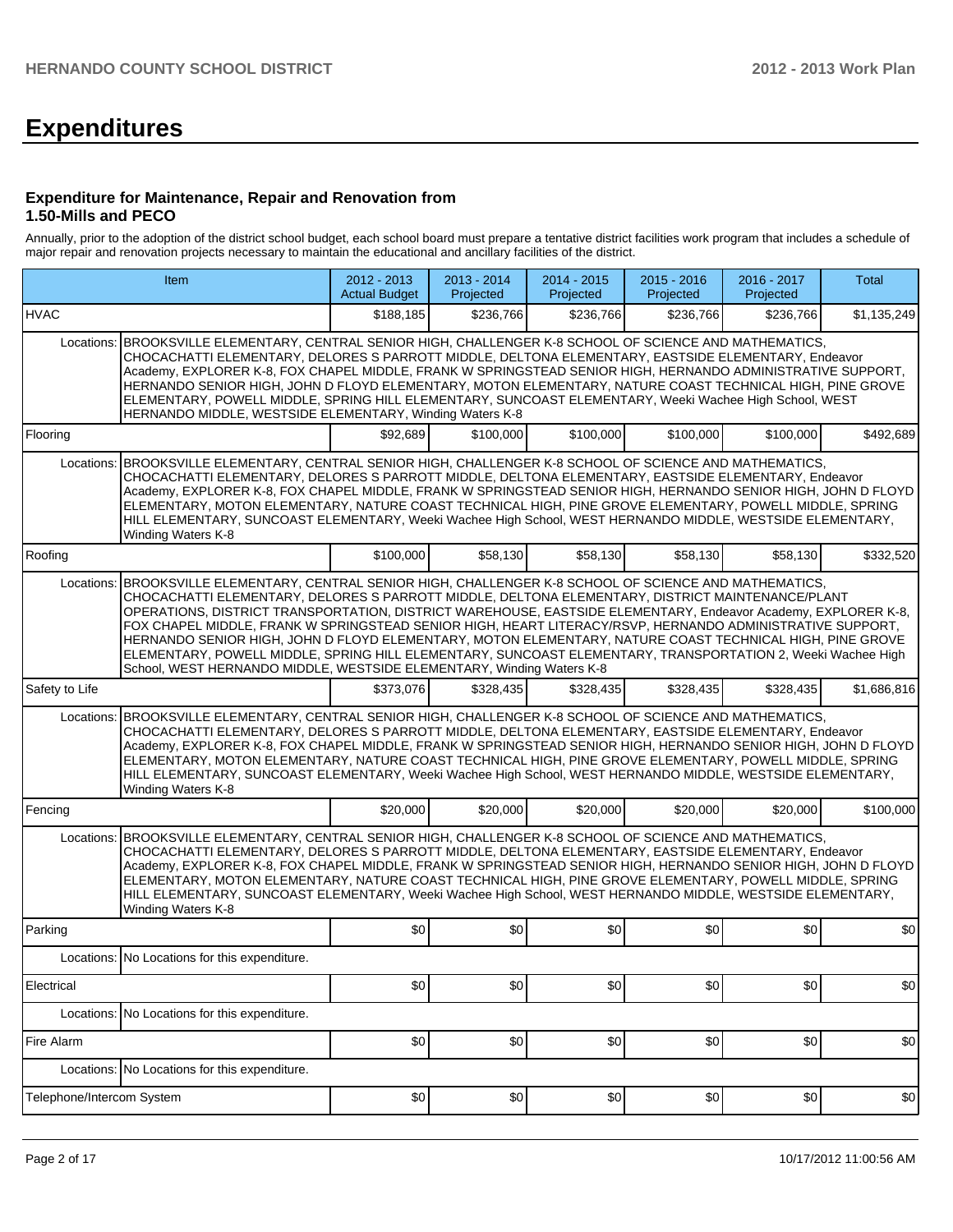|                                                                                                                                                                                                                                                                                                                                                                                                                                                                                                                                                                                  | Locations: No Locations for this expenditure.                                                                                                                                                                                                                                                                                                                                                                                                                                                                                                                                    |             |                  |             |             |             |             |  |  |  |  |
|----------------------------------------------------------------------------------------------------------------------------------------------------------------------------------------------------------------------------------------------------------------------------------------------------------------------------------------------------------------------------------------------------------------------------------------------------------------------------------------------------------------------------------------------------------------------------------|----------------------------------------------------------------------------------------------------------------------------------------------------------------------------------------------------------------------------------------------------------------------------------------------------------------------------------------------------------------------------------------------------------------------------------------------------------------------------------------------------------------------------------------------------------------------------------|-------------|------------------|-------------|-------------|-------------|-------------|--|--|--|--|
| <b>IClosed Circuit Television</b>                                                                                                                                                                                                                                                                                                                                                                                                                                                                                                                                                |                                                                                                                                                                                                                                                                                                                                                                                                                                                                                                                                                                                  | \$0         | \$0 <sub>0</sub> | \$0         | \$0         | \$0         | \$0         |  |  |  |  |
|                                                                                                                                                                                                                                                                                                                                                                                                                                                                                                                                                                                  | Locations: No Locations for this expenditure.                                                                                                                                                                                                                                                                                                                                                                                                                                                                                                                                    |             |                  |             |             |             |             |  |  |  |  |
| l Paint                                                                                                                                                                                                                                                                                                                                                                                                                                                                                                                                                                          |                                                                                                                                                                                                                                                                                                                                                                                                                                                                                                                                                                                  | \$53,408    | \$50,000         | \$50,000    | \$50,000    | \$50,000    | \$253,408   |  |  |  |  |
|                                                                                                                                                                                                                                                                                                                                                                                                                                                                                                                                                                                  | Locations: BROOKSVILLE ELEMENTARY, CENTRAL SENIOR HIGH, CHALLENGER K-8 SCHOOL OF SCIENCE AND MATHEMATICS,<br>CHOCACHATTI ELEMENTARY, DELORES S PARROTT MIDDLE, DELTONA ELEMENTARY, EASTSIDE ELEMENTARY, Endeavor<br>Academy, EXPLORER K-8, FOX CHAPEL MIDDLE, FRANK W SPRINGSTEAD SENIOR HIGH, HERNANDO SENIOR HIGH, JOHN D FLOYD<br>ELEMENTARY, MOTON ELEMENTARY, NATURE COAST TECHNICAL HIGH, PINE GROVE ELEMENTARY, POWELL MIDDLE, SPRING<br>HILL ELEMENTARY, SUNCOAST ELEMENTARY, Weeki Wachee High School, WEST HERNANDO MIDDLE, WESTSIDE ELEMENTARY,<br>Winding Waters K-8 |             |                  |             |             |             |             |  |  |  |  |
| Maintenance/Repair                                                                                                                                                                                                                                                                                                                                                                                                                                                                                                                                                               |                                                                                                                                                                                                                                                                                                                                                                                                                                                                                                                                                                                  | \$589,749   | \$599,085        | \$599,085   | \$599,085   | \$599,085   | \$2,986,089 |  |  |  |  |
| Locations: BROOKSVILLE ELEMENTARY, CENTRAL SENIOR HIGH, CHALLENGER K-8 SCHOOL OF SCIENCE AND MATHEMATICS,<br>CHOCACHATTI ELEMENTARY, DELORES S PARROTT MIDDLE, DELTONA ELEMENTARY, EASTSIDE ELEMENTARY, Endeavor<br>Academy, EXPLORER K-8, FOX CHAPEL MIDDLE, FRANK W SPRINGSTEAD SENIOR HIGH, HERNANDO SENIOR HIGH, JOHN D FLOYD<br>ELEMENTARY, MOTON ELEMENTARY, NATURE COAST TECHNICAL HIGH, PINE GROVE ELEMENTARY, POWELL MIDDLE, SPRING<br>HILL ELEMENTARY, SUNCOAST ELEMENTARY, Weeki Wachee High School, WEST HERNANDO MIDDLE, WESTSIDE ELEMENTARY,<br>Winding Waters K-8 |                                                                                                                                                                                                                                                                                                                                                                                                                                                                                                                                                                                  |             |                  |             |             |             |             |  |  |  |  |
|                                                                                                                                                                                                                                                                                                                                                                                                                                                                                                                                                                                  | <b>Sub Total:</b>                                                                                                                                                                                                                                                                                                                                                                                                                                                                                                                                                                | \$1,417,107 | \$1,392,416      | \$1,392,416 | \$1,392,416 | \$1,392,416 | \$6,986,771 |  |  |  |  |

| <b>PECO Maintenance Expenditures</b> | \$0         | \$937,416   | \$1.149.526 | \$1,236,720 | \$1.545.649       | \$4,869,311  |
|--------------------------------------|-------------|-------------|-------------|-------------|-------------------|--------------|
| <b>1.50 Mill Sub Total: I</b>        | \$5,248,902 | \$5,717,584 | \$5,293,364 | \$5,118,976 | \$4,801,<br>118 I | \$26,179,944 |

| Other Items                                                                                                                                                                                                                                                                                                                                                                                                                                                                                                                                                                                                     |             | $2012 - 2013$<br><b>Actual Budget</b> | $2013 - 2014$<br>Projected | $2014 - 2015$<br>Projected | $2015 - 2016$<br>Projected | $2016 - 2017$<br>Projected | Total        |
|-----------------------------------------------------------------------------------------------------------------------------------------------------------------------------------------------------------------------------------------------------------------------------------------------------------------------------------------------------------------------------------------------------------------------------------------------------------------------------------------------------------------------------------------------------------------------------------------------------------------|-------------|---------------------------------------|----------------------------|----------------------------|----------------------------|----------------------------|--------------|
| Special School Maintenance                                                                                                                                                                                                                                                                                                                                                                                                                                                                                                                                                                                      | \$3,831,795 | \$5,262,584                           | \$5.050.474                | \$4,963,280                | \$4,954,351                | \$24,062,484               |              |
| Locations BROOKSVILLE ELEMENTARY, CENTRAL SENIOR HIGH, CHALLENGER K-8 SCHOOL OF SCIENCE AND MATHEMATICS,<br>CHOCACHATTI ELEMENTARY, DELORES S PARROTT MIDDLE, DELTONA ELEMENTARY, EASTSIDE ELEMENTARY, Endeavor<br>Academy, EXPLORER K-8, FOX CHAPEL MIDDLE, FRANK W SPRINGSTEAD SENIOR HIGH, HERNANDO ADMINISTRATIVE<br>SUPPORT, HERNANDO SENIOR HIGH, JOHN D FLOYD ELEMENTARY, MOTON ELEMENTARY, NATURE COAST TECHNICAL HIGH,<br>PINE GROVE ELEMENTARY, POWELL MIDDLE, REILY EXCEPTIONAL STUDENT EDUCATION CENTER, SPRING HILL<br>[ELEMENTARY, SUNCOAST ELEMENTARY, WEST HERNANDO MIDDLE, WESTSIDE ELEMENTARY |             |                                       |                            |                            |                            |                            |              |
|                                                                                                                                                                                                                                                                                                                                                                                                                                                                                                                                                                                                                 | Total:      | \$5,248,902                           | \$6,655,000                | \$6,442,890                | \$6,355,696                | \$6,346,767                | \$31,049,255 |

## **Local 1.50 Mill Expenditure For Maintenance, Repair and Renovation**

Anticipated expenditures expected from local funding sources over the years covered by the current work plan.

| Item                                      | $2012 - 2013$<br><b>Actual Budget</b> | $2013 - 2014$<br>Projected | $2014 - 2015$<br>Projected | $2015 - 2016$<br>Projected | $2016 - 2017$<br>Projected | <b>Total</b> |
|-------------------------------------------|---------------------------------------|----------------------------|----------------------------|----------------------------|----------------------------|--------------|
| Remaining Maint and Repair from 1.5 Mills | \$5,248,902                           | \$5,717,584                | \$5,293,364                | \$5,118,976                | \$4,801,118                | \$26,179,944 |
| Maintenance/Repair Salaries               | \$0                                   | \$0                        | \$0                        | \$0                        | \$0                        | \$0          |
| <b>School Bus Purchases</b>               | \$0                                   | \$1,250,000                | \$1,250,000                | \$1,250,000                | \$1,250,000                | \$5,000,000  |
| <b>I</b> Other Vehicle Purchases          | \$0                                   | \$0                        | \$0                        | \$0                        | \$0                        | \$0          |
| Capital Outlay Equipment                  | \$221,557                             | \$134,448                  | \$134,448                  | \$134,448                  | \$150,000                  | \$774,901    |
| Rent/Lease Payments                       | \$2,392,961                           | \$0                        | \$0                        | \$0                        | \$0                        | \$2,392,961  |
| ICOP Debt Service                         | \$4,326,500                           | \$9,667,168                | \$9,667,775                | \$9,667,775                | \$9,666,588                | \$42,995,806 |
| Rent/Lease Relocatables                   | \$0                                   | \$0                        | \$0                        | \$0                        | \$0                        | \$0          |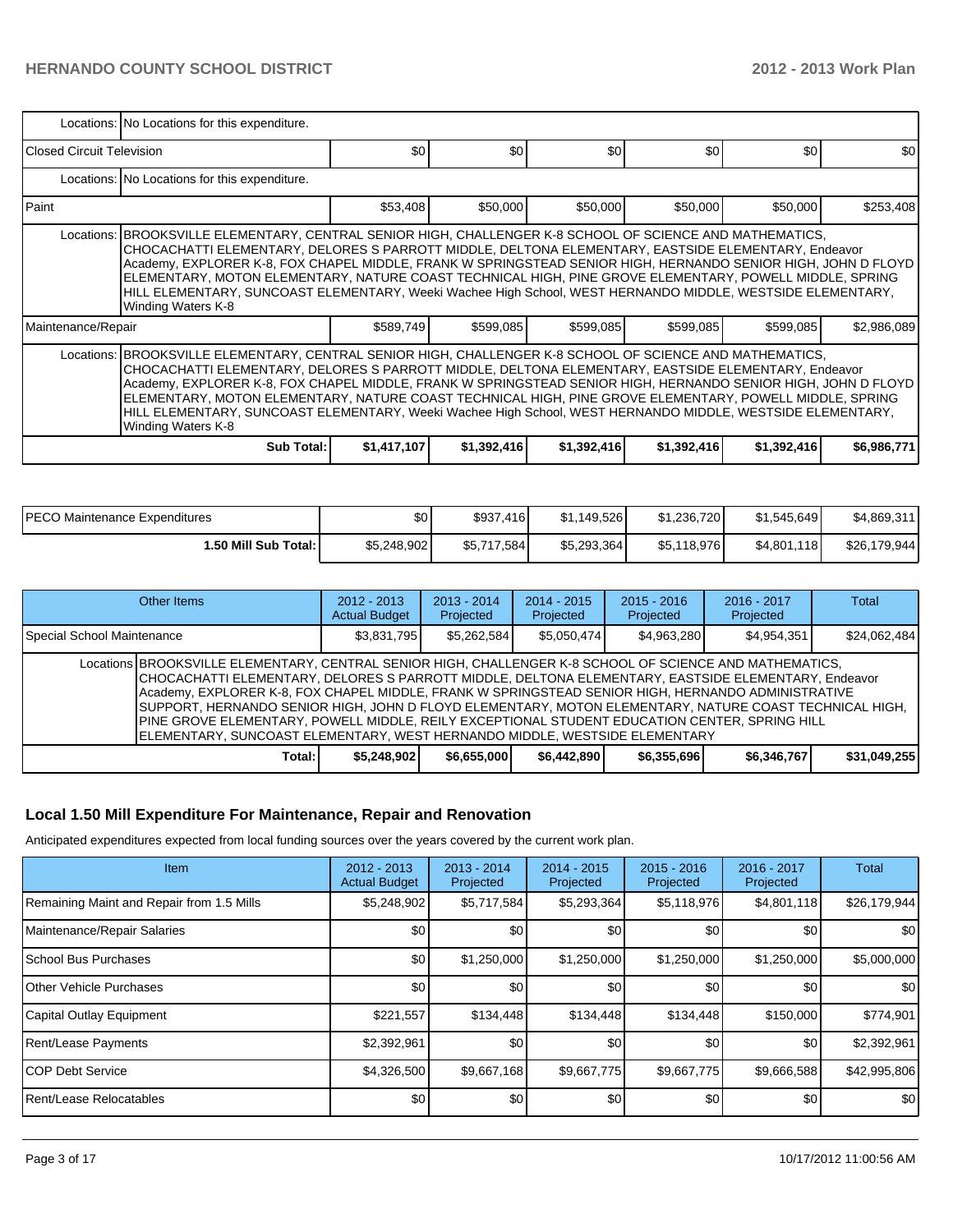| <b>Environmental Problems</b>                                | \$0          | \$0          | \$0          | \$0          | \$0          | \$0          |
|--------------------------------------------------------------|--------------|--------------|--------------|--------------|--------------|--------------|
| s.1011.14 Debt Service                                       | \$0          | \$0          | \$0          | \$0          | \$0          | \$0          |
| Special Facilities Construction Account                      | \$0          | \$0          | \$0          | \$0          | \$0          | \$0          |
| Premiums for Property Casualty Insurance - 1011.71<br>(4a,b) | \$1,418,205  | \$1,418,205  | \$1,418,205  | \$0          | \$0          | \$4,254,615  |
| Qualified School Construction Bonds (QSCB)                   | \$0          | \$0          | \$0          | \$0          | \$0          | \$0          |
| Qualified Zone Academy Bonds (QZAB)                          | \$0          | \$0          | \$0          | \$0          | \$0          | \$0          |
| Technology                                                   | \$810,069    | \$328,216    | \$328,216    | \$328,216    | \$328,216    | \$2,122,933  |
| <b>Tax Refunds</b>                                           | \$20,085     | \$10,000     | \$10,000     | \$10,000     | \$10,000     | \$60,085     |
| Local Expenditure Totals:                                    | \$14,438,279 | \$18,525,621 | \$18,102,008 | \$16,509,415 | \$16,205,922 | \$83,781,245 |

## **Revenue**

#### **1.50 Mill Revenue Source**

Schedule of Estimated Capital Outlay Revenue from each currently approved source which is estimated to be available for expenditures on the projects included in the tentative district facilities work program. All amounts are NET after considering carryover balances, interest earned, new COP's, 1011.14 and 1011.15 loans, etc. Districts cannot use 1.5-Mill funds for salaries except for those explicitly associated with maintenance/repair projects. (1011.71 (5), F.S.)

| Item                                                                              | Fund | $2012 - 2013$<br><b>Actual Value</b> | 2013 - 2014<br>Projected | $2014 - 2015$<br>Projected | $2015 - 2016$<br>Projected | $2016 - 2017$<br>Projected | Total            |
|-----------------------------------------------------------------------------------|------|--------------------------------------|--------------------------|----------------------------|----------------------------|----------------------------|------------------|
| (1) Non-exempt property<br>lassessed valuation                                    |      | \$8,187,644,911                      | \$8,187,644,911          | \$8,187,644,911            | \$8,187,644,911            | \$8,187,644,911            | \$40,938,224,555 |
| (2) The Millege projected for<br>discretionary capital outlay per<br>ls.1011.71   |      | 1.50                                 | 1.50                     | 1.50                       | 1.50                       | 1.50                       |                  |
| (3) Full value of the 1.50-Mill<br>discretionary capital outlay per<br>Is.1011.71 |      | \$13,755,243                         | \$13,755,243             | \$13,755,243               | \$13,755,243               | \$13,755,243               | \$68,776,215     |
| $(4)$ Value of the portion of the 1.50<br>-Mill ACTUALLY levied                   | 370  | \$11,790,209                         | \$11,790,209             | \$11,790,209               | \$11,790,209               | \$11,790,209               | \$58,951,045     |
| $(5)$ Difference of lines $(3)$ and $(4)$                                         |      | \$1,965,034                          | \$1,965,034              | \$1,965,034                | \$1,965,034                | \$1,965,034                | \$9,825,170      |

#### **PECO Revenue Source**

The figure in the row designated "PECO Maintenance" will be subtracted from funds available for new construction because PECO maintenance dollars cannot be used for new construction.

| Item                                 | Fund | $2012 - 2013$<br><b>Actual Budget</b> | $2013 - 2014$<br>Projected | 2014 - 2015<br>Projected | $2015 - 2016$<br>Projected | $2016 - 2017$<br>Projected | Total       |
|--------------------------------------|------|---------------------------------------|----------------------------|--------------------------|----------------------------|----------------------------|-------------|
| <b>IPECO New Construction</b>        | 340  | \$0                                   | \$346,613                  | \$250.383                | \$122.612                  | \$0                        | \$719,608   |
| <b>PECO Maintenance Expenditures</b> |      | \$0                                   | \$937,416                  | \$1,149,526              | \$1,236,720                | \$1,545,649                | \$4,869,311 |
|                                      |      | \$0                                   | \$1,284,029                | \$1,399,909              | \$1,359,332                | \$1,545,649                | \$5,588,919 |

## **CO & DS Revenue Source**

Revenue from Capital Outlay and Debt Service funds.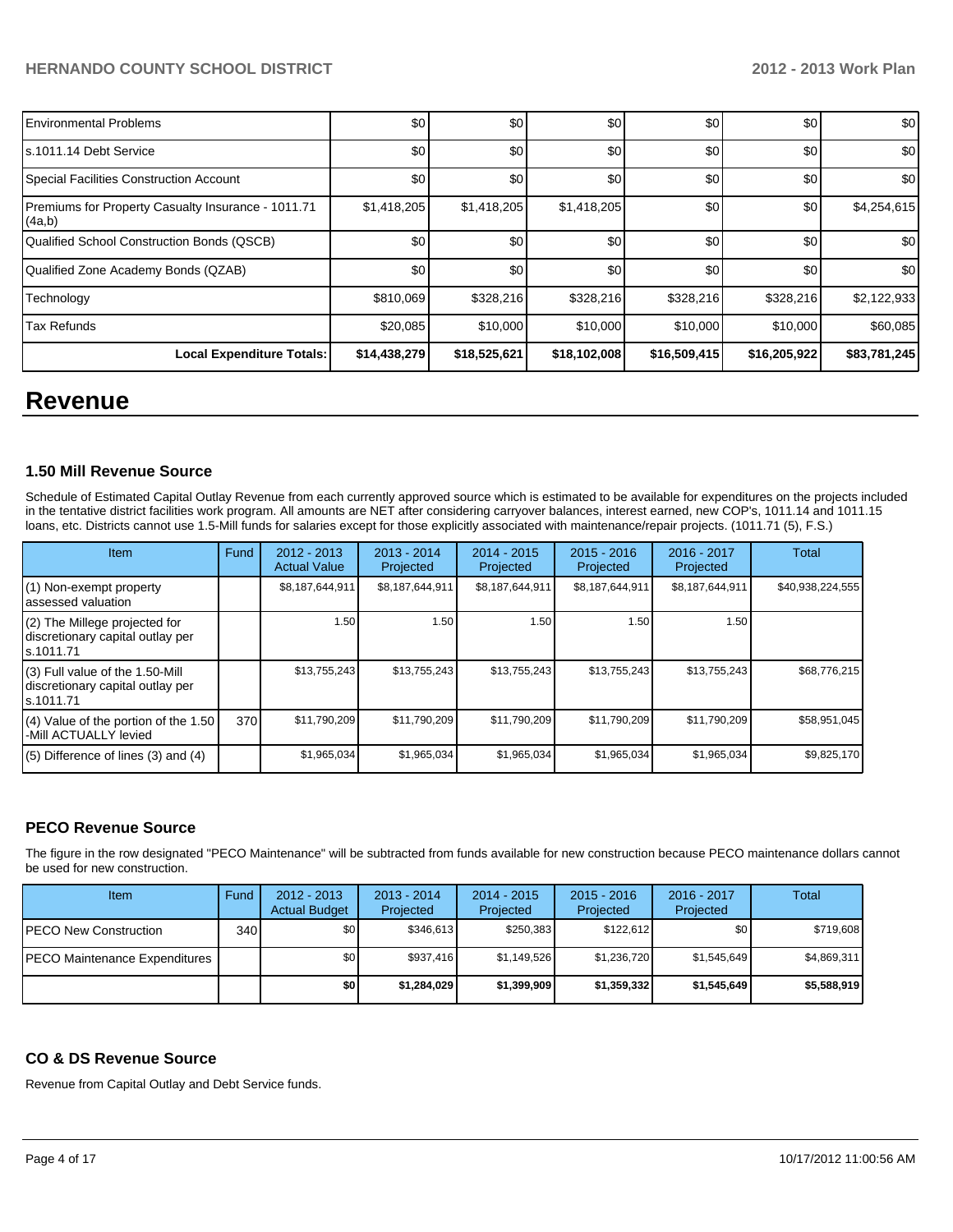No

| Item                                     | Fund | $2012 - 2013$<br><b>Actual Budget</b> | $2013 - 2014$<br>Projected | $2014 - 2015$<br>Projected | $2015 - 2016$<br>Projected | $2016 - 2017$<br>Projected | Total     |
|------------------------------------------|------|---------------------------------------|----------------------------|----------------------------|----------------------------|----------------------------|-----------|
| CO & DS Cash Flow-through<br>Distributed | 360  | \$80,456                              | \$80,456                   | \$80,456                   | \$80,456                   | \$80.456                   | \$402,280 |
| CO & DS Interest on<br>Undistributed CO  | 360  | \$8,813                               | \$8,813                    | \$8,813                    | \$8,813                    | \$8,813                    | \$44,065  |
|                                          |      | \$89,269                              | \$89,269                   | \$89,269                   | \$89,269                   | \$89,269                   | \$446,345 |

### **Fair Share Revenue Source**

All legally binding commitments for proportionate fair-share mitigation for impacts on public school facilities must be included in the 5-year district work program.

| Item                                                                                                                                                            | $2012 - 2013$<br><b>Actual Budget</b> | $2013 - 2014$<br>Projected | 2014 - 2015<br>Projected | $2015 - 2016$<br>Projected | $2016 - 2017$<br>Projected | Total       |
|-----------------------------------------------------------------------------------------------------------------------------------------------------------------|---------------------------------------|----------------------------|--------------------------|----------------------------|----------------------------|-------------|
| Brooksville Elementary Addition (56<br><b>Student stations) - Quarry Preserve DRI</b><br>School Planning Agreement - will be re-<br>Itested at conditional plat | \$0                                   | \$0 <sub>l</sub>           | \$0                      | \$1,052,977                | \$0 I                      | \$1,052,977 |
|                                                                                                                                                                 | \$0                                   | \$0                        | \$0                      | \$1,052,977                | \$0 I                      | \$1,052,977 |

## **Sales Surtax Referendum**

Specific information about any referendum for a 1-cent or ½-cent surtax referendum during the previous year.

**Did the school district hold a surtax referendum during the past fiscal year 2011 - 2012?**

#### **Additional Revenue Source**

Any additional revenue sources

| Item                                                                                            | $2012 - 2013$<br><b>Actual Value</b> | $2013 - 2014$<br>Projected | $2014 - 2015$<br>Projected | $2015 - 2016$<br>Projected | 2016 - 2017<br>Projected | Total        |
|-------------------------------------------------------------------------------------------------|--------------------------------------|----------------------------|----------------------------|----------------------------|--------------------------|--------------|
| Proceeds from a s.1011.14/15 F.S. Loans                                                         | \$0                                  | \$0                        | \$0                        | \$1,000,000                | \$0                      | \$1,000,000  |
| District Bonds - Voted local bond<br>referendum proceeds per s.9, Art VII<br>State Constitution | \$0                                  | \$0                        | \$0                        | \$0                        | \$0                      | \$0          |
| Proceeds from Special Act Bonds                                                                 | \$0                                  | \$0                        | \$0                        | \$0                        | \$0                      | \$0          |
| Estimated Revenue from CO & DS Bond<br>l Sale                                                   | \$0                                  | \$0                        | \$0                        | \$0                        | \$0                      | \$0          |
| Proceeds from Voted Capital<br>Improvements millage                                             | \$0                                  | \$0                        | \$0                        | \$0                        | \$0                      | \$0          |
| Other Revenue for Other Capital Projects                                                        | \$60,283                             | \$60,000                   | \$60,000                   | \$60,000                   | \$170,533                | \$410,816    |
| Proceeds from 1/2 cent sales surtax<br>authorized by school board                               | \$7,000,000                          | \$7,070,000                | \$7,140,700                | \$7,212,107                | \$7,212,107              | \$35,634,914 |
| Proceeds from local governmental<br>Infrastructure sales surtax                                 | \$0                                  | \$0                        | \$0                        | \$0                        | \$0                      | \$0          |
| l Proceeds from Certificates of<br>Participation (COP's) Sale                                   | \$0                                  | \$0                        | \$0                        | \$0                        | \$0                      | \$0          |
| Classrooms First Bond proceeds amount<br>lauthorized in FY 1997-98                              | \$0                                  | \$0                        | \$0                        | \$0                        | \$0                      | \$0          |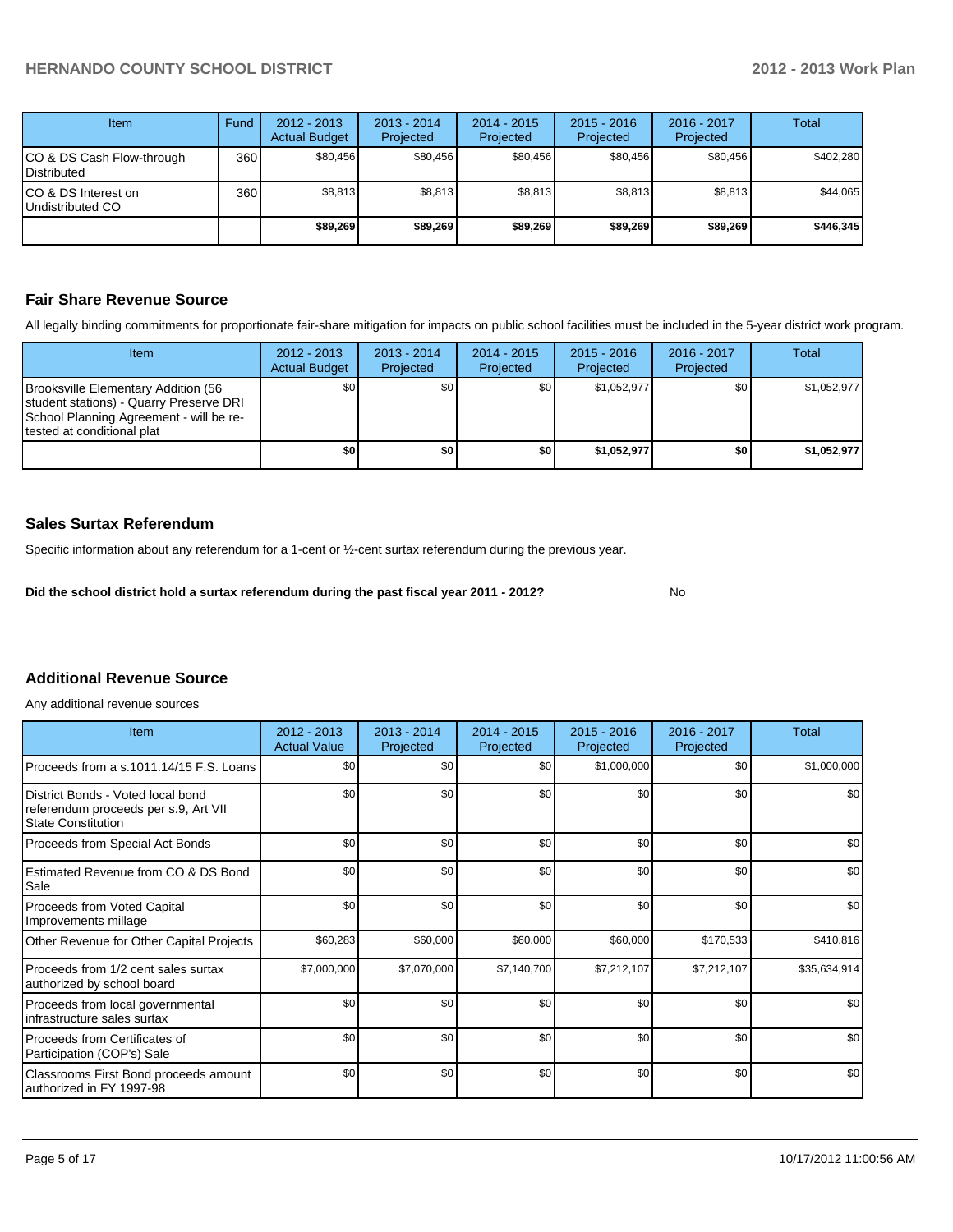| Classrooms for Kids                                                                                                       | \$0           | \$0           | \$0           | \$0           | \$0          | \$0            |
|---------------------------------------------------------------------------------------------------------------------------|---------------|---------------|---------------|---------------|--------------|----------------|
| <b>District Equity Recognition</b>                                                                                        | \$0           | \$0           | \$0           | \$0           | \$0          | \$0            |
| <b>Federal Grants</b>                                                                                                     | \$0           | \$0           | \$0           | \$0           | \$0          | \$0            |
| Proportionate share mitigation (actual<br>cash revenue only, not in kind donations)                                       | \$0           | \$0           | \$0           | \$0           | \$0          | \$0            |
| Impact fees received                                                                                                      | \$20,000      | \$20,200      | \$20,402      | \$20,606      | \$20,606     | \$101,814      |
| Private donations                                                                                                         | \$0           | \$0           | \$0           | \$0           | \$0          | \$0            |
| Grants from local governments or not-for-<br>profit organizations                                                         | \$0           | \$0           | \$0           | \$0           | \$0          | \$0            |
| Interest, Including Profit On Investment                                                                                  | \$100,000     | \$101,000     | \$102,010     | \$103,030     | \$103,030    | \$509,070      |
| Revenue from Bonds pledging proceeds<br>from 1 cent or 1/2 cent Sales Surtax                                              | \$0           | \$0           | \$0           | \$0           | \$0          | \$0            |
| <b>Total Fund Balance Carried Forward</b>                                                                                 | \$37,792,077  | \$28,186,490  | \$21,294,840  | \$14,590,651  | \$10,336,720 | \$112,200,778  |
| General Capital Outlay Obligated Fund<br><b>Balance Carried Forward From Total</b><br><b>Fund Balance Carried Forward</b> | \$0           | \$0           | \$0           | \$0           | \$0          | \$0            |
| Special Facilities Construction Account                                                                                   | \$0           | \$0           | \$0           | \$0           | \$0          | \$0            |
| One Cent - 1/2 Cent Sales Surtax Debt<br>Service From Total Fund Balance Carried<br>Forward                               | (\$6,500,000) | (\$6,532,050) | (\$6,531,775) | (\$6,531,775) | \$0          | (\$26,095,600) |
| Capital Outlay Projects Funds Balance<br>Carried Forward From Total Fund<br><b>Balance Carried Forward</b>                | \$0           | \$0           | \$0           | \$0           | \$0          | \$0            |
| <b>Subtotal</b>                                                                                                           | \$38,472,360  | \$28,905,640  | \$22,086,177  | \$16,454,619  | \$17,842,996 | \$123,761,792  |

## **Total Revenue Summary**

| <b>Item Name</b>                                                  | 2012 - 2013<br><b>Budget</b> | $2013 - 2014$<br>Projected | $2014 - 2015$<br>Projected | $2015 - 2016$<br>Projected | 2016 - 2017<br>Projected | <b>Five Year Total</b> |
|-------------------------------------------------------------------|------------------------------|----------------------------|----------------------------|----------------------------|--------------------------|------------------------|
| Local 1.5 Mill Discretionary Capital Outlay  <br><b>I</b> Revenue | \$11,790,209                 | \$11,790,209               | \$11,790,209               | \$11,790,209               | \$11,790,209             | \$58,951,045           |
| IPECO and 1.5 Mill Maint and Other 1.5<br>Mill Expenditures       | (S14, 438, 279)              | (\$18,525,621)             | (\$18,102,008)             | (\$16,509,415)             | (\$16,205,922)           | (\$83,781,245)         |
| IPECO Maintenance Revenue                                         | \$0                          | \$937.416                  | \$1,149,526                | \$1,236,720                | \$1,545,649              | \$4,869,311            |
| Available 1.50 Mill for New l<br>l Construction                   | (\$2,648,070)                | $($ \$6,735,412)           | ( \$6,311,799)             | (S4,719,206)               | (S4, 415, 713)           | (\$24,830,200)         |

| <b>Item Name</b>                      | $2012 - 2013$<br><b>Budget</b> | $2013 - 2014$<br>Projected | 2014 - 2015<br>Projected | $2015 - 2016$<br>Projected | 2016 - 2017<br>Projected | <b>Five Year Total</b> |
|---------------------------------------|--------------------------------|----------------------------|--------------------------|----------------------------|--------------------------|------------------------|
| ICO & DS Revenue                      | \$89,269                       | \$89,269                   | \$89,269                 | \$89,269                   | \$89,269                 | \$446,345              |
| <b>IPECO New Construction Revenue</b> | \$0 <sub>1</sub>               | \$346,613                  | \$250,383                | \$122,612                  | \$0                      | \$719,608              |
| <b>IOther/Additional Revenue</b>      | \$38,472,360                   | \$28,905,640               | \$22,086,177             | \$17,507,596               | \$17,842,996             | \$124,814,769          |
| <b>Total Additional Revenuel</b>      | \$38,561,629                   | \$29,341,522               | \$22,425,829             | \$17,719,477               | \$17,932,265             | \$125,980,722          |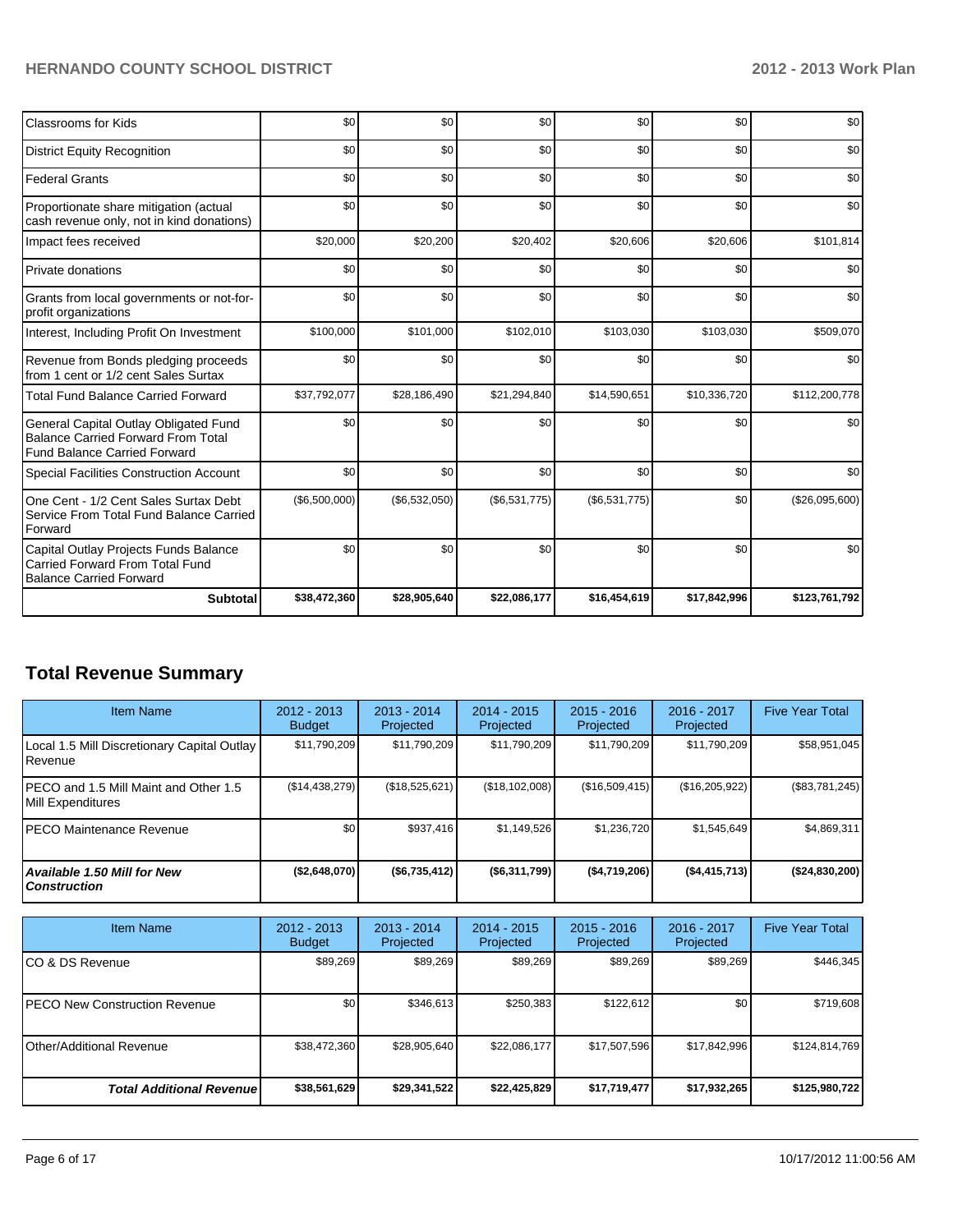| <b>Total Available Revenue</b> | \$35.913.559 | \$22,606,110 | <u>516.114.030 \$13.000.271</u> | \$13.516.552 | $\frac{$101.150.522}{5101.150.522}$ |
|--------------------------------|--------------|--------------|---------------------------------|--------------|-------------------------------------|
|                                |              |              |                                 |              |                                     |

# **Project Schedules**

## **Capacity Project Schedules**

A schedule of capital outlay projects necessary to ensure the availability of satisfactory classrooms for the projected student enrollment in K-12 programs.

Nothing reported for this section.

| <b>Planned Cost:</b>     |  |  |  |
|--------------------------|--|--|--|
| <b>Student Stations:</b> |  |  |  |
| <b>Total Classrooms:</b> |  |  |  |
| Gross Sq Ft:             |  |  |  |

#### **Other Project Schedules**

Major renovations, remodeling, and additions of capital outlay projects that do not add capacity to schools.

| <b>Project Description</b>                                                  | Location                             | $2012 - 2013$<br><b>Actual Budget</b> | $2013 - 2014$<br>Projected | $2014 - 2015$<br>Projected | $2015 - 2016$<br>Projected | 2016 - 2017<br>Projected | Total           | Funded |
|-----------------------------------------------------------------------------|--------------------------------------|---------------------------------------|----------------------------|----------------------------|----------------------------|--------------------------|-----------------|--------|
| Roll Forward from Prior Year                                                | <b>SUNCOAST</b><br><b>ELEMENTARY</b> | \$1,821                               | \$0                        | \$0                        | \$0                        | \$0                      | \$1,821 Yes     |        |
| Portable Upgrades                                                           | Location not specified               | \$50,239                              | \$0                        | \$0                        | \$0                        | \$0                      | \$50,239 Yes    |        |
| Special School Maintenance                                                  | Location not specified               | \$0                                   | \$937,416                  | \$1,149,526                | \$1,236,720                | \$1,545,649              | \$4,869,311 Yes |        |
| Roll Forward from Prior Year -<br>opened 8/10                               | Weeki Wachee High<br>School          | \$19,698                              | \$0                        | \$0                        | \$0                        | \$0                      | \$19,698 Yes    |        |
| Roof Repair and Exterior<br>Renovations                                     | <b>ICENTRAL SENIOR HIGH</b>          | \$278,677                             | \$0                        | \$0                        | \$0                        | \$0                      | \$278,677 Yes   |        |
| Other District-Wide Projects<br>funded from proceeds other<br>than 1.5 LCIF | Location not specified               | \$5,798,194]                          | \$372,584                  | \$372,584                  | \$372,584                  | \$372,584                | \$7,288,530 Yes |        |
| <b>Roll Forward from Prior Year</b>                                         | Winding Waters K-8                   | \$1,481,171                           | \$0                        | \$0                        | \$0                        | \$0                      | \$1,481,171 Yes |        |
| <b>Amphitheater Construction</b>                                            | Location not specified               | \$96,000                              | \$0                        | \$0                        | \$0                        | \$0                      | \$96,000 Yes    |        |
|                                                                             |                                      | \$7,725,800                           | \$1,310,000                | \$1,522,110                | \$1,609,304                | \$1,918,233              | \$14,085,447    |        |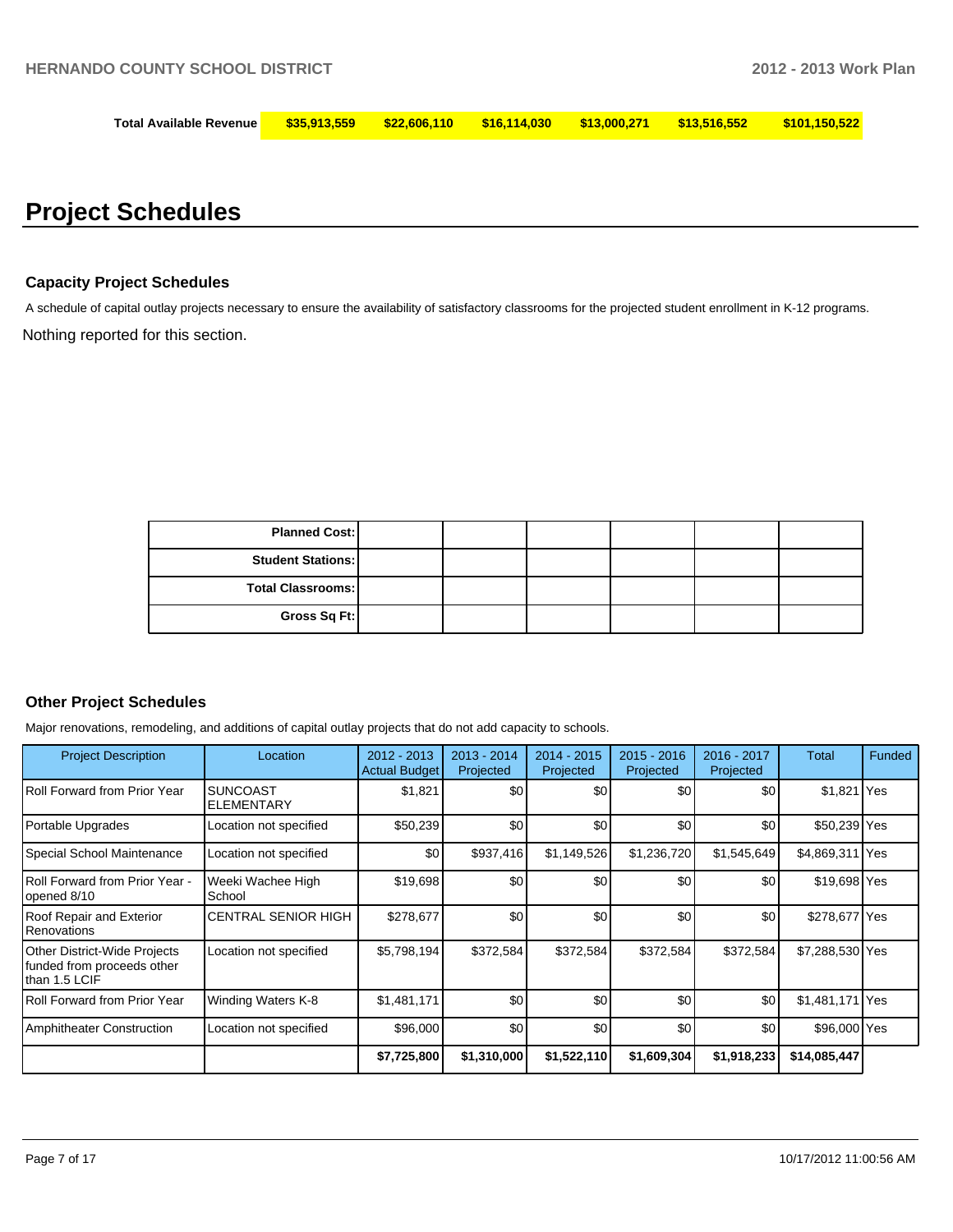## **Additional Project Schedules**

Any projects that are not identified in the last approved educational plant survey.

Nothing reported for this section.

## **Non Funded Growth Management Project Schedules**

Schedule indicating which projects, due to planned development, that CANNOT be funded from current revenues projected over the next five years.

| <b>Project Description</b>                            | $2012 - 2013$<br>Actual Budget | $2013 - 2014$<br>Projected | $2014 - 2015$<br>Projected | $2015 - 2016$<br>Projected | $2016 - 2017$<br>Projected | Total           | Funded |
|-------------------------------------------------------|--------------------------------|----------------------------|----------------------------|----------------------------|----------------------------|-----------------|--------|
| INew K-8 School L<br>Eastside of county/Hickory Hills | \$0                            | \$0                        | \$0                        | \$0                        | \$29,146,400               | \$29.146.400 No |        |
| Westside Addition, Phase II                           | \$0                            | \$0                        | \$0                        | \$0I                       | \$13,200,000               | \$13,200,000 No |        |
|                                                       | \$0                            | \$0                        | \$0                        | \$0                        | \$42,346,400               | \$42,346,400    |        |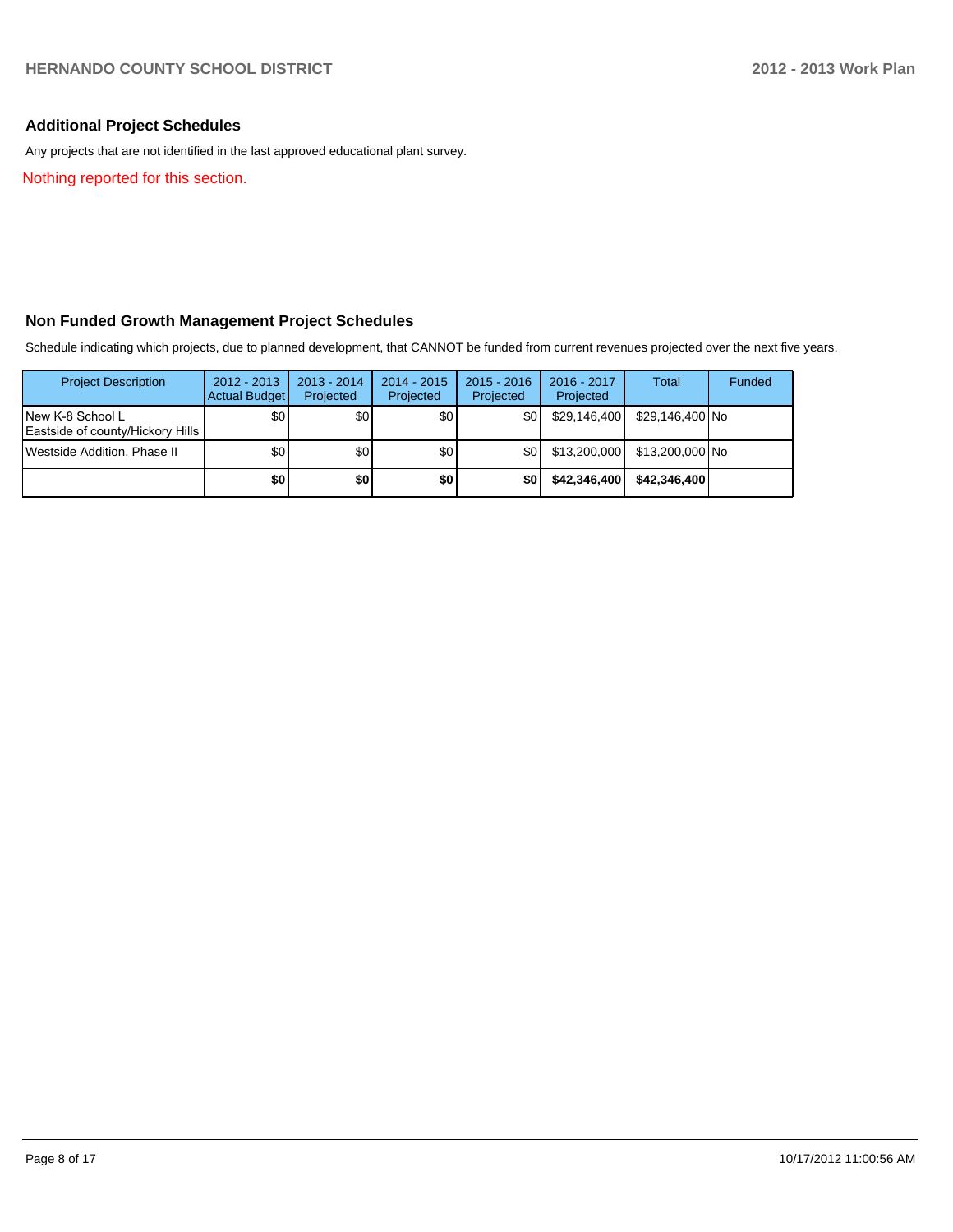# **Tracking**

## **Capacity Tracking**

| Location                                                             | $2012 -$<br>2013 Satis.<br>Stu. Sta. | Actual<br>$2012 -$<br>2013 FISH<br>Capacity | Actual<br>$2011 -$<br>2012<br><b>COFTE</b> | # Class<br>Rooms | Actual<br>Average<br>$2012 -$<br>2013 Class<br><b>Size</b> | Actual<br>$2012 -$<br>2013<br><b>Utilization</b> | <b>New</b><br>Stu.<br>Capacity | <b>New</b><br>Rooms to<br>be<br>Added/Re<br>moved | Projected<br>$2016 -$<br>2017<br><b>COFTE</b> | Projected<br>$2016 -$<br>2017<br><b>Utilization</b> | Projected<br>2016 -<br>2017 Class<br><b>Size</b> |
|----------------------------------------------------------------------|--------------------------------------|---------------------------------------------|--------------------------------------------|------------------|------------------------------------------------------------|--------------------------------------------------|--------------------------------|---------------------------------------------------|-----------------------------------------------|-----------------------------------------------------|--------------------------------------------------|
| <b>HERNANDO SENIOR</b><br>HIGH                                       | 2,008                                | 1,907                                       | 1,353                                      | 83               | 16                                                         | 71.00 %                                          | $-120$                         | -6                                                | 1,144                                         | 64.00%                                              | 15                                               |
| <b>BROOKSVILLE</b><br><b>ELEMENTARY</b>                              | 985                                  | 985                                         | 760                                        | 51               | 15                                                         | 77.00 %                                          | $-234$                         | $-14$                                             | 824                                           | 110.00%                                             | 22                                               |
| Endeavor Academy                                                     | 191                                  | 191                                         | 36                                         | 15               | $\overline{2}$                                             | 19.00 %                                          | -145                           | -8                                                | 46                                            | 100.00%                                             | $\overline{7}$                                   |
| <b>WESTSIDE</b><br><b>ELEMENTARY</b>                                 | 1,030                                | 1,030                                       | 578                                        | 53               | 11                                                         | 56.00 %                                          | $-440$                         | $-20$                                             | 587                                           | 99.00 %                                             | 18                                               |
| <b>EASTSIDE</b><br><b>ELEMENTARY</b>                                 | 830                                  | 830                                         | 528                                        | 45               | 12                                                         | 64.00 %                                          | -94                            | $-7$                                              | 528                                           | 72.00 %                                             | 14                                               |
| <b>FRANKW</b><br>SPRINGSTEAD SENIOR<br>HIGH                          | 2,534                                | 2,407                                       | 1,775                                      | 97               | 18                                                         | 74.00 %                                          | $-775$                         | $-33$                                             | 1,619                                         | 99.00 %                                             | 25                                               |
| FOX CHAPEL MIDDLE                                                    | 1,296                                | 1,166                                       | 684                                        | 52               | 13                                                         | 59.00 %                                          | $-198$                         | -10                                               | 609                                           | 63.00 %                                             | 15                                               |
| SPRING HILL<br>ELEMENTARY                                            | 1,053                                | 1,053                                       | 682                                        | 52               | 13                                                         | 65.00 %                                          | $-249$                         | $-12$                                             | 711                                           | 88.00 %                                             | 18                                               |
| POWELL MIDDLE                                                        | 1,200                                | 1,080                                       | 1,008                                      | 51               | 20                                                         | 93.00 %                                          | 0                              | $\mathbf 0$                                       | 852                                           | 79.00 %                                             | 17                                               |
| JOHN D FLOYD<br><b>ELEMENTARY</b>                                    | 1,701                                | 1,530                                       | 1,152                                      | 78               | 15                                                         | 75.00 %                                          | $-498$                         | $-33$                                             | 1,029                                         | 100.00%                                             | 23                                               |
| <b>DELORES S PARROTT</b><br><b>MIDDLE</b>                            | 1,141                                | 1,026                                       | 836                                        | 51               | 16                                                         | 81.00 %                                          | 0                              | $\mathbf 0$                                       | 769                                           | 75.00 %                                             | 15                                               |
| <b>CENTRAL SENIOR HIGH</b>                                           | 2,438                                | 2,316                                       | 1,325                                      | 101              | 13                                                         | 57.00 %                                          | $-150$                         | $-5$                                              | 1,051                                         | 49.00 %                                             | 11                                               |
| PINE GROVE<br><b>ELEMENTARY</b>                                      | 1,714                                | 1,714                                       | 625                                        | 85               | 7                                                          | 36.00 %                                          | $-594$                         | $-31$                                             | 617                                           | 55.00 %                                             | 11                                               |
| <b>WEST HERNANDO</b><br><b>MIDDLE</b>                                | 1,494                                | 1,344                                       | 955                                        | 62               | 15                                                         | 71.00 %                                          | $-220$                         | $-10$                                             | 777                                           | 69.00 %                                             | 15                                               |
| DELTONA ELEMENTARY                                                   | 1,253                                | 1,253                                       | 803                                        | 61               | 13                                                         | 64.00 %                                          | $-262$                         | $-13$                                             | 859                                           | 87.00 %                                             | 18                                               |
| <b>MOTON ELEMENTARY</b>                                              | 868                                  | 868                                         | 625                                        | 46               | 14                                                         | 72.00 %                                          | $-270$                         | $-14$                                             | 651                                           | 109.00%                                             | 20                                               |
| <b>SUNCOAST</b><br><b>ELEMENTARY</b>                                 | 1,144                                | 1,144                                       | 938                                        | 58               | 16                                                         | 82.00 %                                          | $-128$                         | -6                                                | 961                                           | 95.00 %                                             | 18                                               |
| CHOCACHATTI<br><b>ELEMENTARY</b>                                     | 1,037                                | 1,037                                       | 925                                        | 45               | 21                                                         | 89.00 %                                          | $-300$                         | $-15$                                             | 911                                           | 124.00%                                             | 30                                               |
| <b>NATURE COAST</b><br><b>TECHNICAL HIGH</b>                         | 1,371                                | 1,233                                       | 1,296                                      | 58               | 22                                                         | 105.00 %                                         | $\Omega$                       | $\Omega$                                          | 1,205                                         | 98.00%                                              | 21                                               |
| <b>CHALLENGER K-8</b><br><b>SCHOOL OF SCIENCE</b><br>AND MATHEMATICS | 1,778                                | 1,600                                       | 1,623                                      | 80               | 20                                                         | 101.00%                                          | $-44$                          | $-2$                                              | 1,509                                         | 97.00 %                                             | 19                                               |
| <b>DAWN CENTER</b>                                                   | 0                                    | $\mathbf 0$                                 | $\overline{0}$                             | $\mathbf 0$      | $\Omega$                                                   | 0.00%                                            | 0                              | $\Omega$                                          | $\mathbf 0$                                   | 0.00%                                               | $\mathbf 0$                                      |
| <b>EXPLORER K-8</b>                                                  | 2,095                                | 1,885                                       | 1,757                                      | 95               | 18                                                         | 93.00 %                                          | 0                              | $\mathbf 0$                                       | 1,758                                         | 93.00 %                                             | 19                                               |
|                                                                      |                                      |                                             |                                            |                  |                                                            |                                                  |                                |                                                   |                                               |                                                     |                                                  |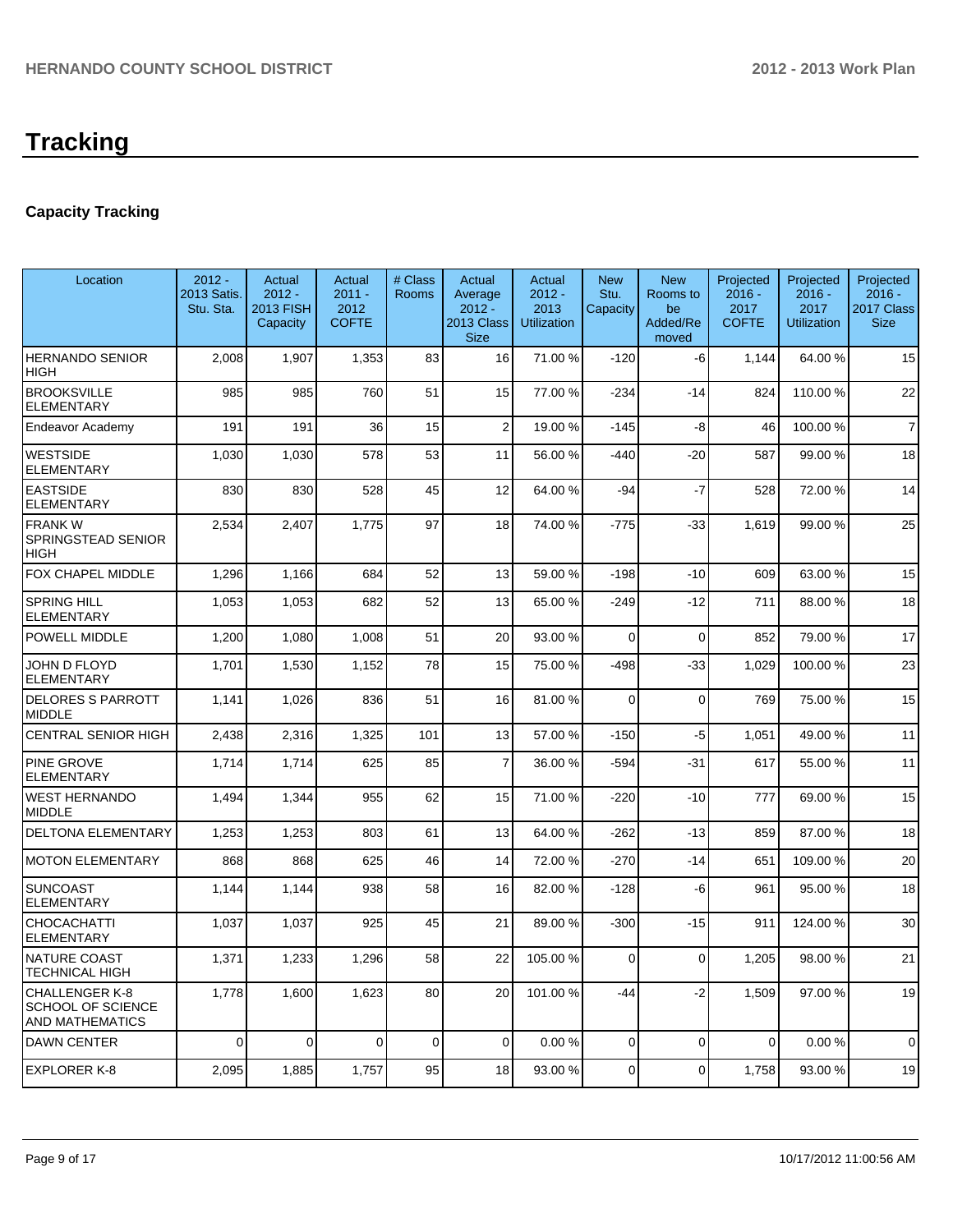| Weeki Wachee High<br><b>School</b> | .615   | ,534   | 929    | 62     | 15 <sub>h</sub> | 61.00 %  |          |        | 1.2421  | 81.00 % | 20              |
|------------------------------------|--------|--------|--------|--------|-----------------|----------|----------|--------|---------|---------|-----------------|
| Winding Waters K-8                 | .572   | .605   | 7971   | 74     | . .             | 50.00 %  |          |        | ا 291.ا | 80.00 % | 17 <sub>1</sub> |
|                                    | 32.348 | 30.738 | 21.993 | ا 455. | 15 <sup>1</sup> | 71.55 %l | -4.721 l | $-239$ | 21.550  | 82.83 % | 18              |

The COFTE Projected Total (21,550) for 2016 - 2017 must match the Official Forecasted COFTE Total (21,550 ) for 2016 - 2017 before this section can be completed. In the event that the COFTE Projected Total does not match the Official forecasted COFTE, then the Balanced Projected COFTE Table should be used to balance COFTE.

| Projected COFTE for 2016 - 2017 |        |  |  |  |  |
|---------------------------------|--------|--|--|--|--|
| Elementary (PK-3)               | 7,079  |  |  |  |  |
| Middle (4-8)                    | 8,188  |  |  |  |  |
| High (9-12)                     | 6,283  |  |  |  |  |
|                                 | 21,550 |  |  |  |  |

| <b>Grade Level Type</b> | <b>Balanced Projected</b><br>COFTE for 2016 - 2017 |
|-------------------------|----------------------------------------------------|
| Elementary (PK-3)       |                                                    |
| Middle (4-8)            |                                                    |
| High (9-12)             |                                                    |
|                         | 21,550                                             |

## **Relocatable Replacement**

Number of relocatable classrooms clearly identified and scheduled for replacement in the school board adopted financially feasible 5-year district work program.

| Location                               | $2012 - 2013$ | $2013 - 2014$ | 2014 - 2015 | 2015 - 2016 | $2016 - 2017$ | Year 5 Total |
|----------------------------------------|---------------|---------------|-------------|-------------|---------------|--------------|
| <b>Total Relocatable Replacements:</b> |               |               |             |             |               | 0            |

#### **Charter Schools Tracking**

Information regarding the use of charter schools.

| Location-Type                                            | # Relocatable<br>units or<br>permanent<br><b>classrooms</b> | Owner               | Year Started or I<br>Scheduled | Student<br><b>Stations</b> | <b>Students</b><br>Enrolled | Years in<br>Contract | <b>Total Charter</b><br><b>Students</b><br>projected for<br>2016 - 2017 |
|----------------------------------------------------------|-------------------------------------------------------------|---------------------|--------------------------------|----------------------------|-----------------------------|----------------------|-------------------------------------------------------------------------|
| Gulf Coast Academy                                       |                                                             | <b>5 LEASE RENT</b> | 2003                           | 120 <sub>l</sub>           | 121                         | 15 <sub>l</sub>      | 120                                                                     |
| l Gulf Coast Middle School                               |                                                             | <b>5 LEASE RENT</b> | 2013                           | 110 <sup>I</sup>           | 88                          | 15                   | 110                                                                     |
| Brooksville Engineering, Science<br>& Technology Academy |                                                             | 6 OTHER             | 2013                           | 132                        | 88                          | 5                    | 132                                                                     |
|                                                          | 16                                                          |                     |                                | 362                        | 297                         |                      | 362                                                                     |

## **Special Purpose Classrooms Tracking**

The number of classrooms that will be used for certain special purposes in the current year, by facility and type of classroom, that the district will, 1), not use for educational purposes, and 2), the co-teaching classrooms that are not open plan classrooms and will be used for educational purposes.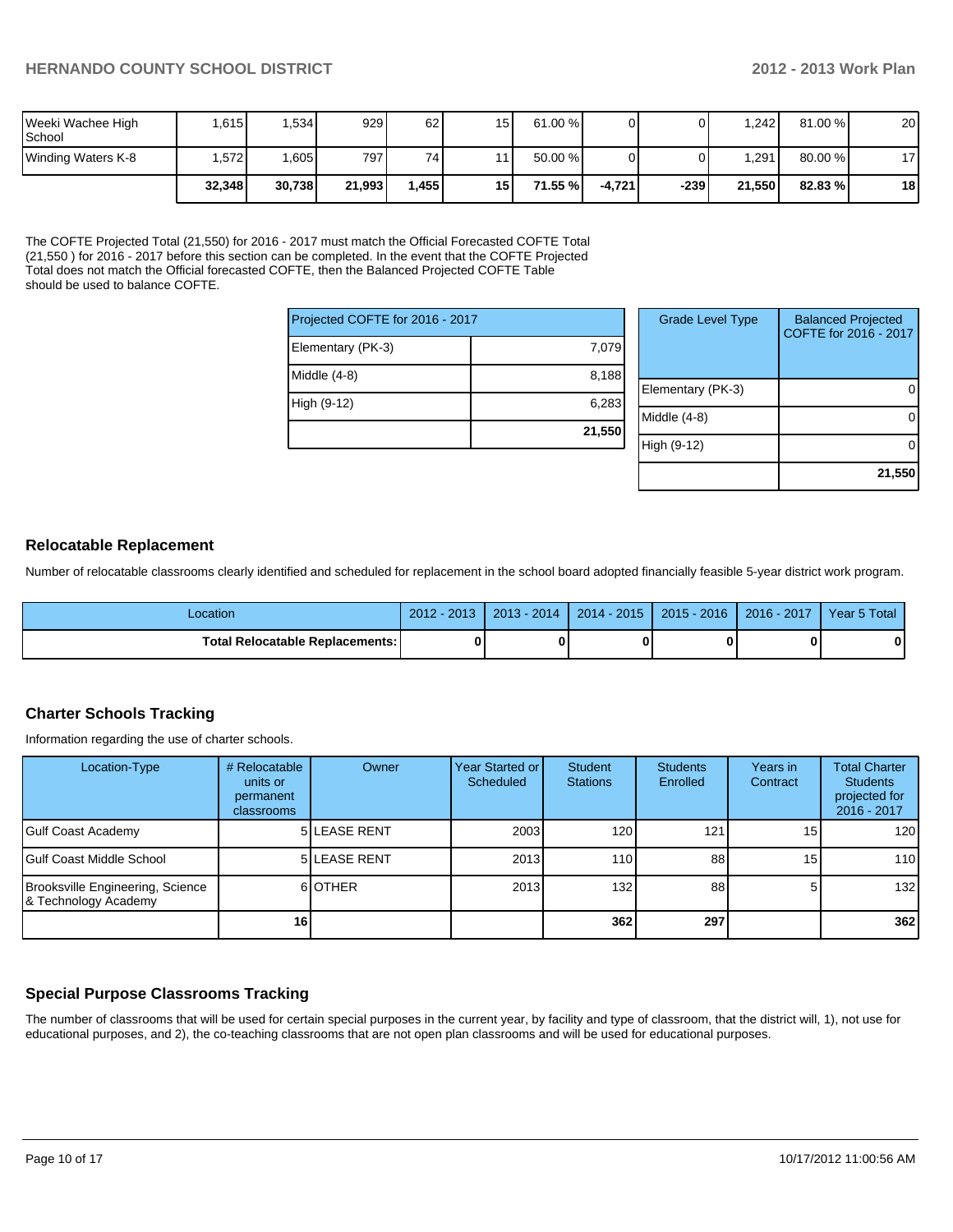| School                               | <b>School Type</b> | # of Elementary<br>LK-3 Classrooms L | # of Middle 4-8<br><b>Classrooms</b> | $#$ of High 9-12<br><b>Classrooms</b> | # of $ESE$<br><b>Classrooms</b> | # of Combo<br><b>Classrooms</b> | Total<br><b>Classrooms</b> |
|--------------------------------------|--------------------|--------------------------------------|--------------------------------------|---------------------------------------|---------------------------------|---------------------------------|----------------------------|
| <b>Total Educational Classrooms:</b> |                    |                                      |                                      |                                       |                                 |                                 |                            |
| School                               | <b>School Type</b> | # of Elementary                      | # of Middle 4-8                      | # of High $9-12$                      | # of $ESE$                      | # of Combo                      | Total                      |
|                                      |                    | LK-3 Classrooms L                    | <b>Classrooms</b>                    | <b>Classrooms</b>                     | <b>Classrooms</b>               | Classrooms                      | <b>Classrooms</b>          |
| <b>Total Co-Teaching Classrooms:</b> |                    |                                      |                                      |                                       |                                 |                                 |                            |

#### **Infrastructure Tracking**

**Necessary offsite infrastructure requirements resulting from expansions or new schools. This section should include infrastructure information related to capacity project schedules and other project schedules (Section 4).**

none needed

**Proposed location of planned facilities, whether those locations are consistent with the comprehensive plans of all affected local governments, and recommendations for infrastructure and other improvements to land adjacent to existing facilities. Provisions of 1013.33(12), (13) and (14) and 1013.36 must be addressed for new facilities planned within the 1st three years of the plan (Section 5).**

none

**Consistent with Comp Plan?** Yes

#### **Net New Classrooms**

The number of classrooms, by grade level and type of construction, that were added during the last fiscal year.

| List the net new classrooms added in the 2011 - 2012 fiscal year.                                                                                       |                              |                            |                                |                        | Ivear.                                                                 |                            | List the net new classrooms to be added in the 2012 - 2013 fiscal |                        |
|---------------------------------------------------------------------------------------------------------------------------------------------------------|------------------------------|----------------------------|--------------------------------|------------------------|------------------------------------------------------------------------|----------------------------|-------------------------------------------------------------------|------------------------|
| "Classrooms" is defined as capacity carrying classrooms that are added to increase<br>capacity to enable the district to meet the Class Size Amendment. |                              |                            |                                |                        | Totals for fiscal year 2012 - 2013 should match totals in Section 15A. |                            |                                                                   |                        |
| Location                                                                                                                                                | $2011 - 2012$ #<br>Permanent | $2011 - 2012$ #<br>Modular | $2011 - 2012$ #<br>Relocatable | $2011 - 2012$<br>Total | $2012 - 2013$ #<br>Permanent                                           | $2012 - 2013$ #<br>Modular | $2012 - 2013 \#$<br>Relocatable                                   | $2012 - 2013$<br>Total |
| Elementary (PK-3)                                                                                                                                       | 30                           |                            |                                | 30                     |                                                                        |                            |                                                                   | 0                      |
| Middle (4-8)                                                                                                                                            | 18 <sub>1</sub>              |                            |                                | 18 <sub>1</sub>        |                                                                        |                            |                                                                   | 0                      |
| High (9-12)                                                                                                                                             |                              |                            |                                |                        |                                                                        |                            |                                                                   | $\Omega$               |
|                                                                                                                                                         | 48                           |                            |                                | 48                     |                                                                        |                            |                                                                   | 0                      |

#### **Relocatable Student Stations**

Number of students that will be educated in relocatable units, by school, in the current year, and the projected number of students for each of the years in the workplan.

| <b>Site</b>                    | $2012 - 2013$ | $2013 - 2014$ | 2014 - 2015 | $2015 - 2016$ | 2016 - 2017 | 5 Year Average |
|--------------------------------|---------------|---------------|-------------|---------------|-------------|----------------|
| <b>IBROOKSVILLE ELEMENTARY</b> | 234           | 234           | 234         |               |             | 140            |
| Endeavor Academy               | 70 l          | 70 I          | 70 l        | 70 I          |             | 56             |
| IWESTSIDE ELEMENTARY           | 440           | 440 <b>I</b>  | 4401        |               |             | 264            |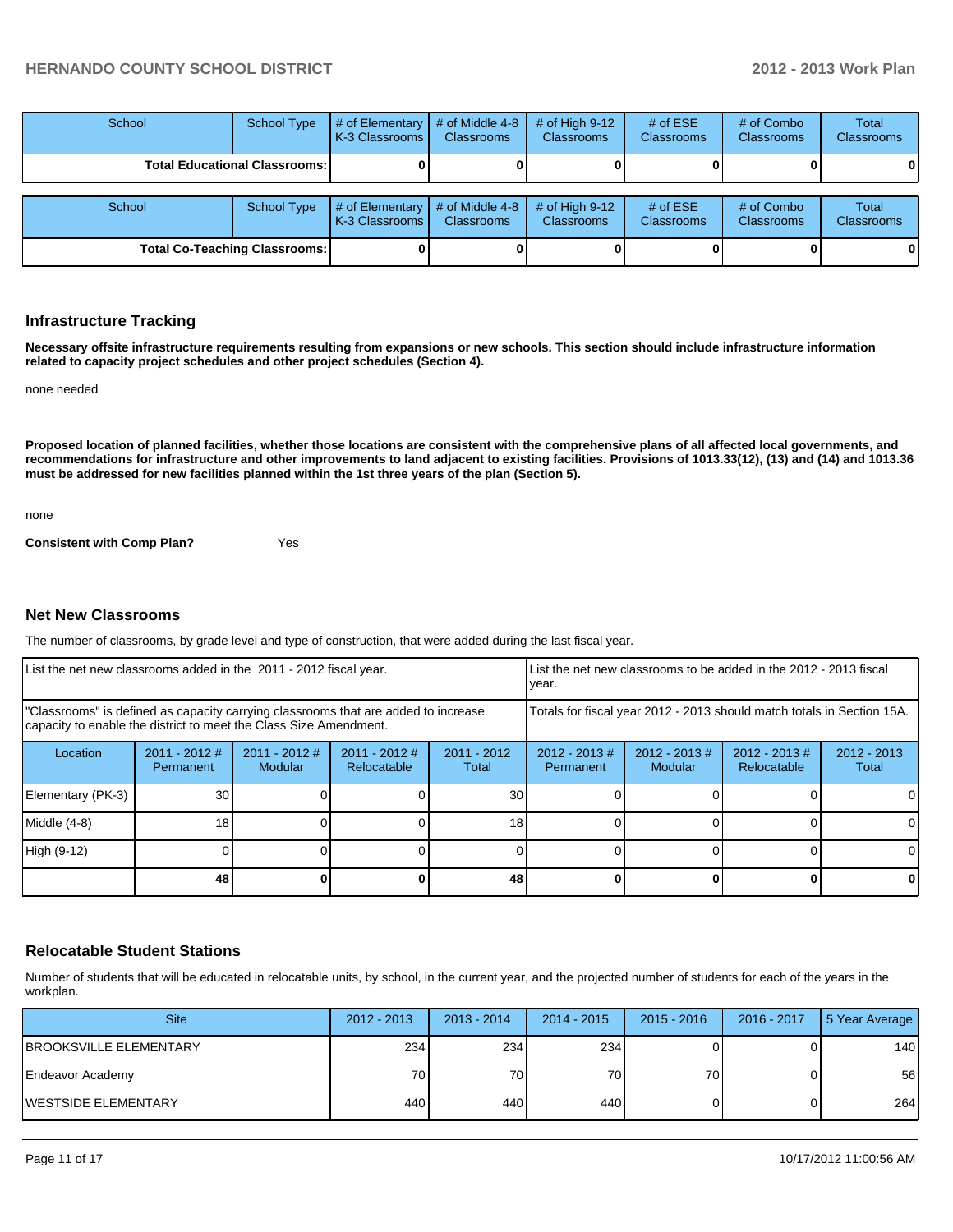| <b>EASTSIDE ELEMENTARY</b>                                 | 94       | 94          | 94             | $\Omega$       | $\Omega$       | 56             |
|------------------------------------------------------------|----------|-------------|----------------|----------------|----------------|----------------|
| <b>HERNANDO SENIOR HIGH</b>                                | 120      | 120         | 120            | $\Omega$       | $\Omega$       | 72             |
| <b>SUNCOAST ELEMENTARY</b>                                 | 128      | 128         | 128            | $\overline{0}$ | $\mathbf 0$    | 77             |
| CHOCACHATTI ELEMENTARY                                     | 300      | 300         | 300            | $\Omega$       | $\mathbf 0$    | 180            |
| NATURE COAST TECHNICAL HIGH                                | $\Omega$ | $\mathbf 0$ | $\Omega$       | 0              | $\mathbf 0$    | 0              |
| <b>DELTONA ELEMENTARY</b>                                  | 262      | 262         | 262            | $\Omega$       | $\Omega$       | 157            |
| <b>MOTON ELEMENTARY</b>                                    | 118      | 270         | 270            | $\Omega$       | $\Omega$       | 132            |
| <b>POWELL MIDDLE</b>                                       | 0        | $\Omega$    | $\Omega$       | $\Omega$       | $\Omega$       | $\overline{0}$ |
| JOHN D FLOYD ELEMENTARY                                    | 498      | 498         | 498            | $\Omega$       | $\Omega$       | 299            |
| <b>DELORES S PARROTT MIDDLE</b>                            | $\Omega$ | 0           | $\Omega$       | $\Omega$       | 0              | $\Omega$       |
| CENTRAL SENIOR HIGH                                        | 150      | 150         | 150            | $\Omega$       | $\Omega$       | 90             |
| PINE GROVE ELEMENTARY                                      | 594      | 594         | 594            | $\Omega$       | $\Omega$       | 356            |
| <b>WEST HERNANDO MIDDLE</b>                                | 220      | 220         | 220            | $\Omega$       | $\Omega$       | 132            |
| <b>EXPLORER K-8</b>                                        | $\Omega$ | $\Omega$    | $\mathbf 0$    | 0              | $\mathbf 0$    | $\Omega$       |
| CHALLENGER K-8 SCHOOL OF SCIENCE AND<br><b>MATHEMATICS</b> | 44       | 44          | 44             | $\Omega$       | $\Omega$       | 26             |
| FRANK W SPRINGSTEAD SENIOR HIGH                            | 775      | 775         | 775            | $\Omega$       | $\overline{0}$ | 465            |
| FOX CHAPEL MIDDLE                                          | 198      | 198         | 198            | $\Omega$       | $\mathbf 0$    | 119            |
| SPRING HILL ELEMENTARY                                     | 249      | 249         | 249            | $\Omega$       | $\Omega$       | 149            |
| <b>DAWN CENTER</b>                                         | $\Omega$ | $\mathbf 0$ | $\mathbf 0$    | $\Omega$       | $\Omega$       | $\mathbf 0$    |
| Weeki Wachee High School                                   | $\Omega$ | $\Omega$    | $\mathbf{0}$   | $\Omega$       | $\Omega$       | $\Omega$       |
| Winding Waters K-8                                         | $\Omega$ | $\mathbf 0$ | $\overline{0}$ | $\overline{0}$ | $\mathbf{0}$   | $\overline{0}$ |
| Totals for HERNANDO COUNTY SCHOOL DISTRICT                 |          |             |                |                |                |                |
| Total students in relocatables by year.                    | 4,494    | 4,646       | 4,646          | 70             | $\bf{0}$       | 2,771          |
| Total number of COFTE students projected by year.          | 21,831   | 21,676      | 21,503         | 21,501         | 21,550         | 21,612         |
| Percent in relocatables by year.                           | 21 %     | 21 %        | 22 %           | 0%             | 0%             | 13 %           |

## **Leased Facilities Tracking**

Exising leased facilities and plans for the acquisition of leased facilities, including the number of classrooms and student stations, as reported in the educational plant survey, that are planned in that location at the end of the five year workplan.

| Location                       | # of Leased<br>Classrooms 2012 - I<br>2013 | <b>FISH Student</b><br><b>Stations</b> | Owner | # of Leased<br>Classrooms 2016 - I<br>2017 | <b>FISH Student</b><br><b>Stations</b> |
|--------------------------------|--------------------------------------------|----------------------------------------|-------|--------------------------------------------|----------------------------------------|
| <b>IBROOKSVILLE ELEMENTARY</b> |                                            |                                        |       |                                            |                                        |
| Endeavor Academy               |                                            |                                        |       |                                            |                                        |
| WESTSIDE ELEMENTARY            |                                            |                                        |       |                                            |                                        |
| IEASTSIDE ELEMENTARY           |                                            |                                        |       |                                            |                                        |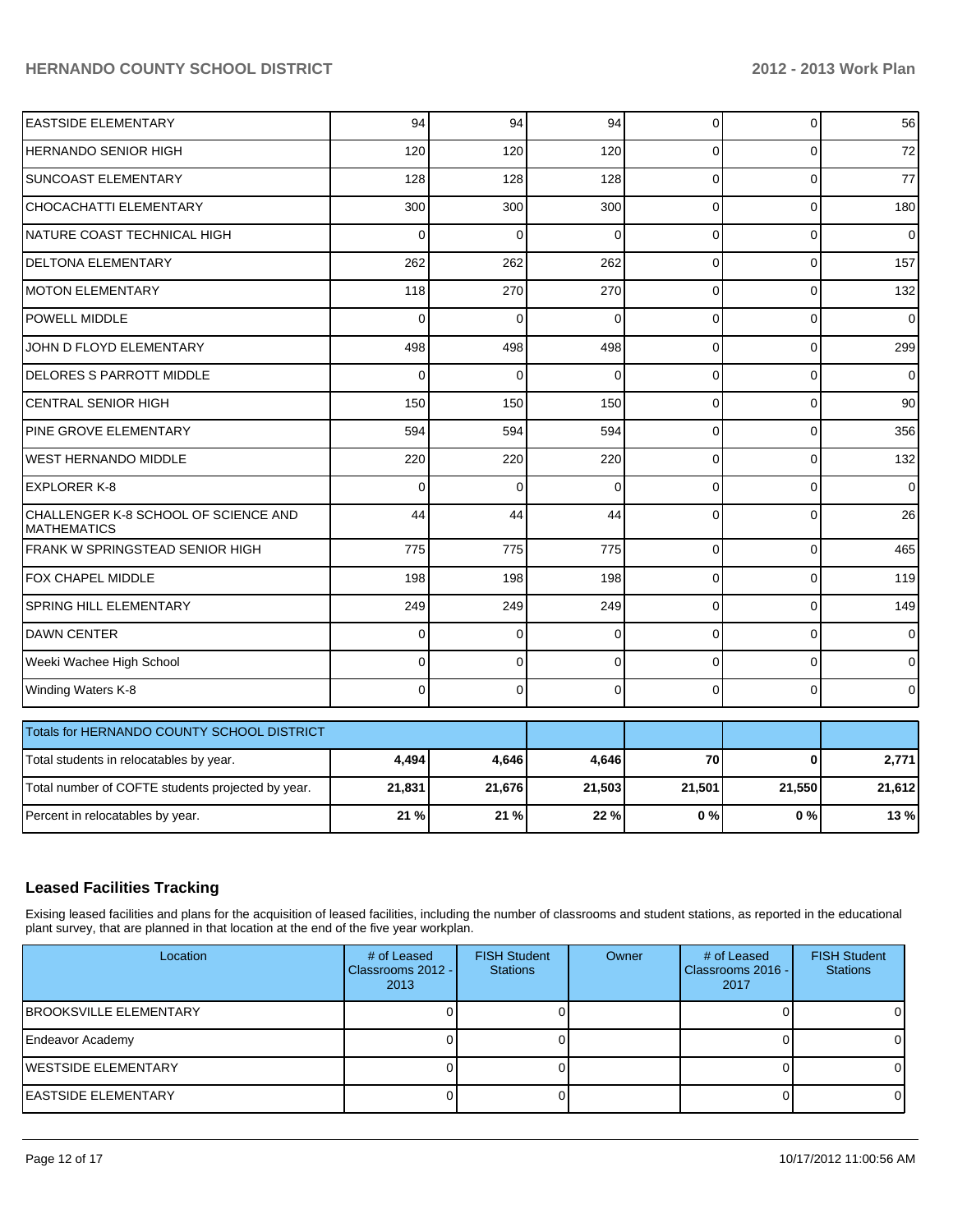| HERNANDO SENIOR HIGH                                       |          |   | 0        | $\overline{0}$ |
|------------------------------------------------------------|----------|---|----------|----------------|
| JOHN D FLOYD ELEMENTARY                                    | 0        | 0 | 0        | $\overline{0}$ |
| <b>DELORES S PARROTT MIDDLE</b>                            | 0        | 0 | $\Omega$ | 0              |
| ICENTRAL SENIOR HIGH                                       | 0        | 0 | 0        | 0              |
| <b>WEST HERNANDO MIDDLE</b>                                |          |   | 0        | $\overline{0}$ |
| FRANK W SPRINGSTEAD SENIOR HIGH                            | 0        | O | $\Omega$ | $\overline{0}$ |
| FOX CHAPEL MIDDLE                                          | $\Omega$ | 0 | $\Omega$ | $\overline{0}$ |
| SPRING HILL ELEMENTARY                                     | $\Omega$ | 0 | 0        | $\overline{0}$ |
| <b>POWELL MIDDLE</b>                                       | U        |   | $\Omega$ | $\overline{0}$ |
| PINE GROVE ELEMENTARY                                      |          |   | n        | 0              |
| <b>DELTONA ELEMENTARY</b>                                  | U        |   | 0        | 0              |
| <b>IMOTON ELEMENTARY</b>                                   |          |   | 0        | 01             |
| SUNCOAST ELEMENTARY                                        | ŋ        |   | 0        | $\overline{0}$ |
| CHOCACHATTI ELEMENTARY                                     |          |   | 0        | 0              |
| NATURE COAST TECHNICAL HIGH                                | U        |   | $\Omega$ | 0              |
| CHALLENGER K-8 SCHOOL OF SCIENCE AND<br><b>MATHEMATICS</b> | U        | n | 0        | 0              |
| DAWN CENTER                                                | $\Omega$ | ∩ | $\Omega$ | 0              |
| <b>IEXPLORER K-8</b>                                       | ∩        | O | 0        | 01             |
| Weeki Wachee High School                                   | U        | ∩ | 0        | $\overline{0}$ |
| Winding Waters K-8                                         |          |   | 0        | 0              |
|                                                            |          |   |          |                |

## **Failed Standard Relocatable Tracking**

Relocatable units currently reported by school, from FISH, and the number of relocatable units identified as 'Failed Standards'.

Nothing reported for this section.

# **Planning**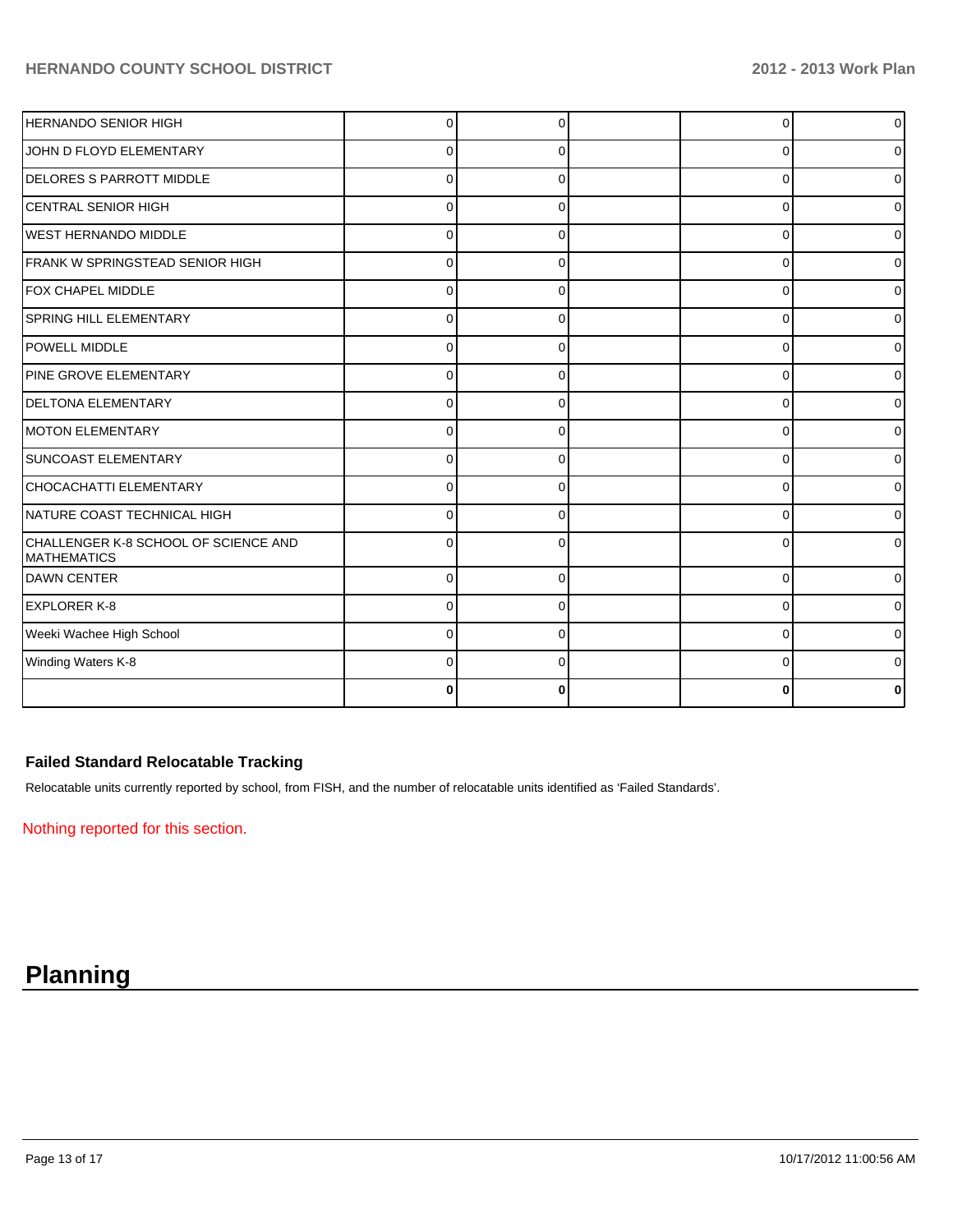### **Class Size Reduction Planning**

**Plans approved by the school board that reduce the need for permanent student stations such as acceptable school capacity levels, redistricting, busing, year-round schools, charter schools, magnet schools, public-private partnerships, multitrack scheduling, grade level organization, block scheduling, or other alternatives.**

Redistricting will be used to maximize permanent capacity to the greatest extent possible. Additional staffing plans are being implemented in order to meet class size reduction.

#### **School Closure Planning**

**Plans for the closure of any school, including plans for disposition of the facility or usage of facility space, and anticipated revenues.**

None.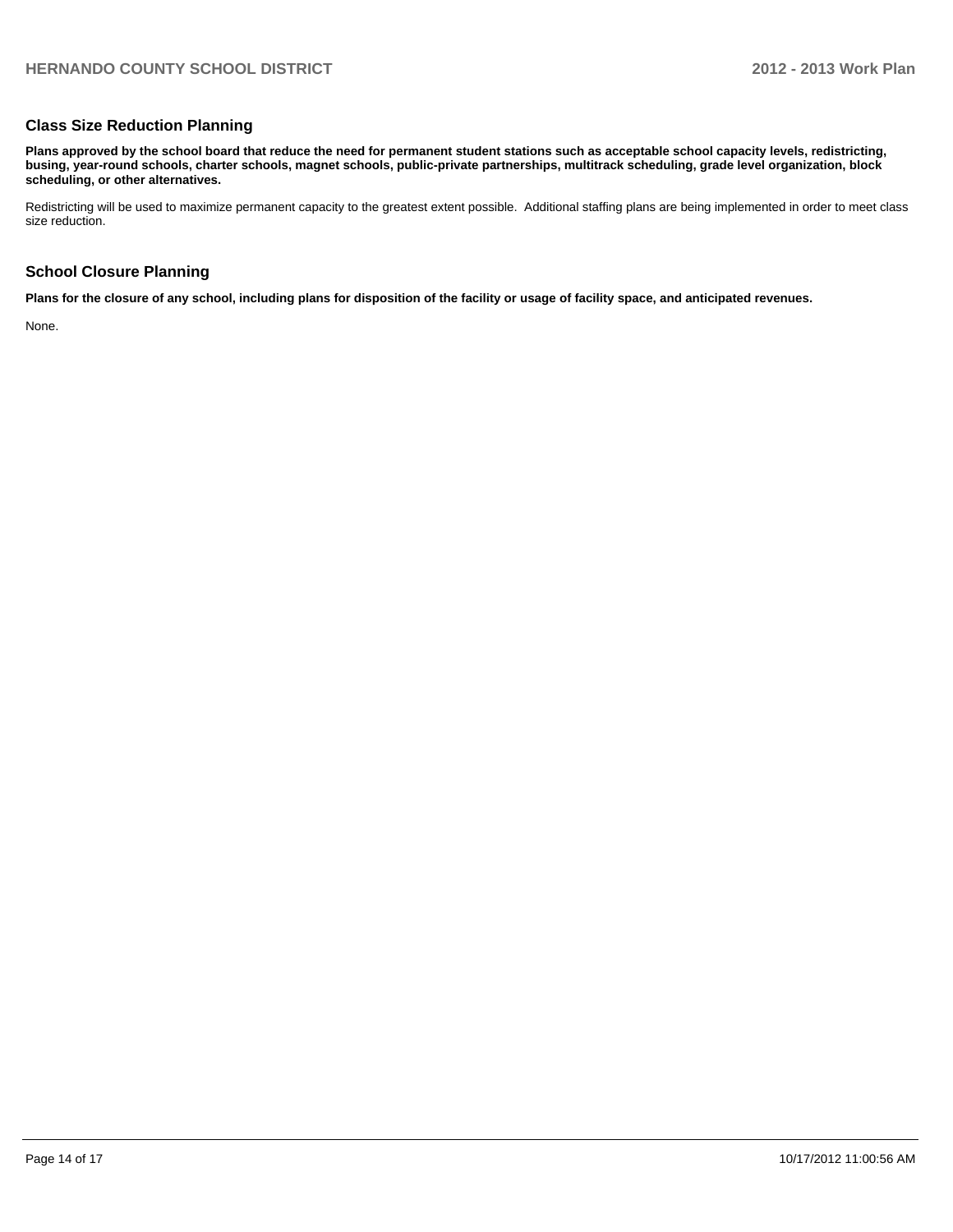## **Long Range Planning**

#### **Ten-Year Maintenance**

District projects and locations regarding the projected need for major renovation, repair, and maintenance projects within the district in years 6-10 beyond the projects plans detailed in the five years covered by the work plan.

Nothing reported for this section.

#### **Ten-Year Capacity**

Schedule of capital outlay projects projected to ensure the availability of satisfactory student stations for the projected student enrollment in K-12 programs for the future 5 years beyond the 5-year district facilities work program.

Nothing reported for this section.

#### **Ten-Year Planned Utilization**

Schedule of planned capital outlay projects identifying the standard grade groupings, capacities, and planned utilization rates of future educational facilities of the district for both permanent and relocatable facilities.

| <b>Grade Level Projections</b>  | <b>FISH</b><br>Student<br><b>Stations</b> | Actual 2011 -<br>2012 FISH<br>Capacity | Actual<br>$2011 -$<br>2012<br><b>COFTE</b> | Actual 2011 - 2012<br><b>Utilization</b> | Actual 2012 - 2013 / 2021 - 2022 new<br>Student Capacity to be added/removed | Projected 2021<br>2022 COFTE | Projected 2021 -<br>2022 Utilization |
|---------------------------------|-------------------------------------------|----------------------------------------|--------------------------------------------|------------------------------------------|------------------------------------------------------------------------------|------------------------------|--------------------------------------|
| Elementary - District<br>Totals | 11.519                                    | 11,519                                 | 7.262.77                                   | 63.05 %                                  | $-1,323$                                                                     | 13,315                       | 130.59 %                             |
| Middle - District Totals        | 10.705                                    | 9,631                                  | 8,015.89                                   | 83.23 %                                  | -425                                                                         | 5.381                        | 58.45 %                              |
| High - District Totals          | 9.966                                     | 9.397                                  | 6.678.35                                   | 71.07 %                                  | $-1.045$                                                                     | 6.026                        | 72.15 %                              |
| Other - ESE, etc                | 191 <sub>1</sub>                          | 191                                    | 36.19                                      | 18.85 %                                  | $-145$                                                                       | 46                           | 100.00 %                             |
|                                 | 32,381                                    | 30,738                                 | 21,993.20                                  | 71.55 %                                  | $-2,938$                                                                     | 24,768                       | 89.09 %                              |

#### **Combination schools are included with the middle schools for student stations, capacity, COFTE and utilization purposes because these facilities all have a 90% utilization factor. Use this space to explain or define the grade groupings for combination schools.**

Combination schools (K-8) were grouped for computational purposes as PK-3 and 4-8. PK-3 were added in the Elementary totals and 4-8 in the middle school totals. Other (Endeavor School)total was split evenly between Middle and High school and reduced from those categories accordingly.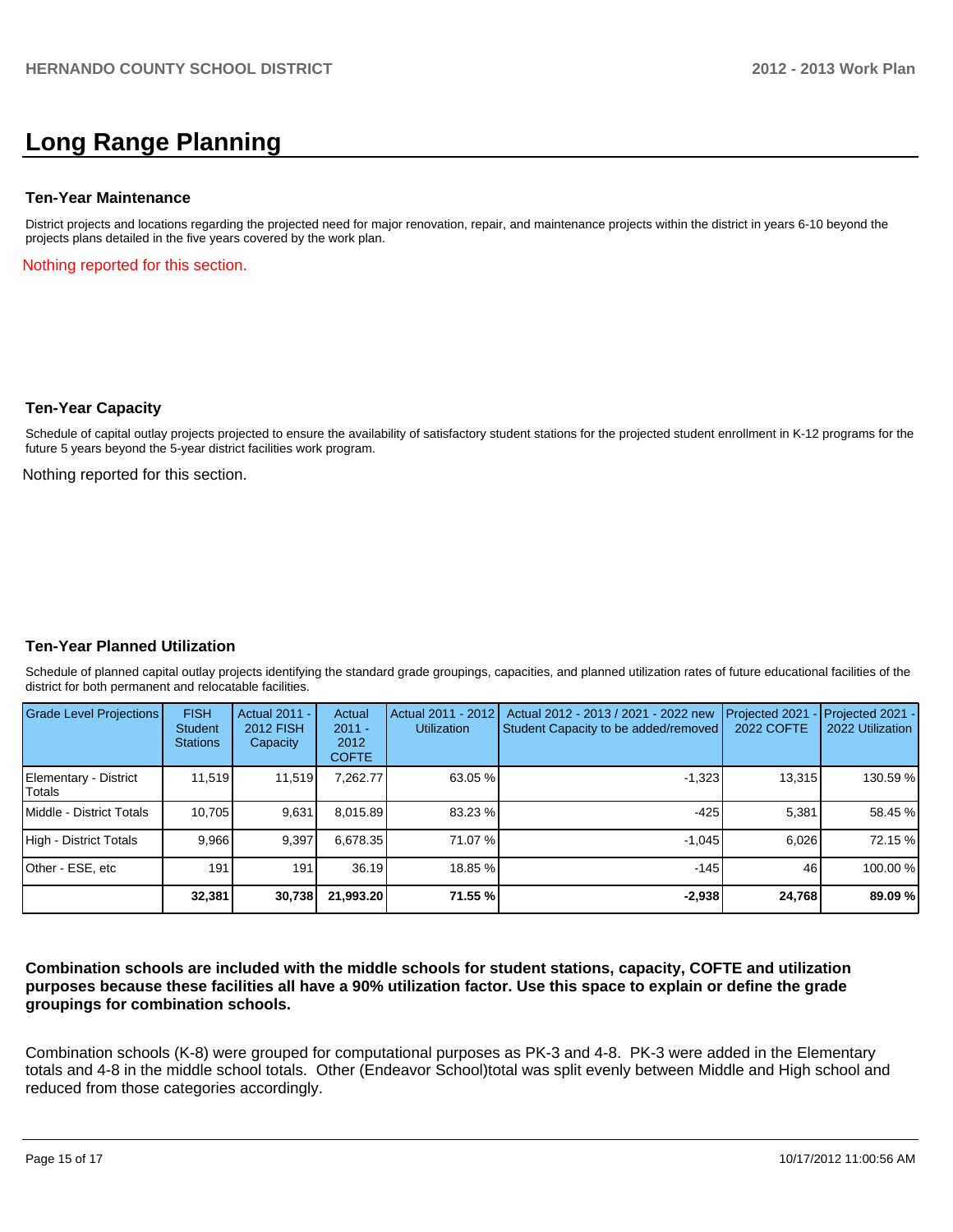#### **Ten-Year Infrastructure Planning**

**Proposed Location of Planned New, Remodeled, or New Additions to Facilities in 06 thru 10 out years (Section 28).**

K-8 Elementary "L"--may require water, sewer, electrical, possible turn lanes and signalization.

Plans for closure of any school, including plans for disposition of the facility or usage of facility space, and anticipated revenues in the 06 thru 10 out **years (Section 29).**

None.

#### **Twenty-Year Maintenance**

District projects and locations regarding the projected need for major renovation, repair, and maintenance projects within the district in years 11-20 beyond the projects plans detailed in the five years covered by the work plan.

Nothing reported for this section.

## **Twenty-Year Capacity**

Schedule of capital outlay projects projected to ensure the availability of satisfactory student stations for the projected student enrollment in K-12 programs for the future 11-20 years beyond the 5-year district facilities work program.

| Project                  | Location, Community, Quadrant or other<br>general location | 2021 - 2022 / 2031 - 2032<br><b>Projected Cost</b> |
|--------------------------|------------------------------------------------------------|----------------------------------------------------|
| New High School          | McKethan Road                                              | \$39,000,000                                       |
| New K-8 School O         | McKethan Road                                              | \$29,146,400                                       |
| INew K-8 School M        | US 98 Northside of County/                                 | \$29,146,000                                       |
| <b>INew K-8 School N</b> | I-75 Corridor Eastside of County/Sunrise                   | \$29,146,000                                       |
|                          |                                                            | \$126,438,400                                      |

## **Twenty-Year Planned Utilization**

Schedule of planned capital outlay projects identifying the standard grade groupings, capacities, and planned utilization rates of future educational facilities of the district for both permanent and relocatable facilities.

| <b>Grade Level Projections</b>  | <b>FISH</b><br><b>Student</b><br><b>Stations</b> | Actual 2011 -<br>2012 FISH<br>Capacity | Actual<br>$2011 -$<br>2012<br><b>COFTE</b> | Utilization | Actual 2011 - 2012   Actual 2012 - 2013 / 2031 - 2032 new Projected 2031 - Projected 2031 -<br>Student Capacity to be added/removed   2032 COFTE |         | 2032 Utilization |
|---------------------------------|--------------------------------------------------|----------------------------------------|--------------------------------------------|-------------|--------------------------------------------------------------------------------------------------------------------------------------------------|---------|------------------|
| Elementary - District<br>Totals | 11.519                                           | 11.519                                 | 7.262.77                                   | $63.05\%$   | ا 881. ا                                                                                                                                         | 15.5511 | 116.05 %         |